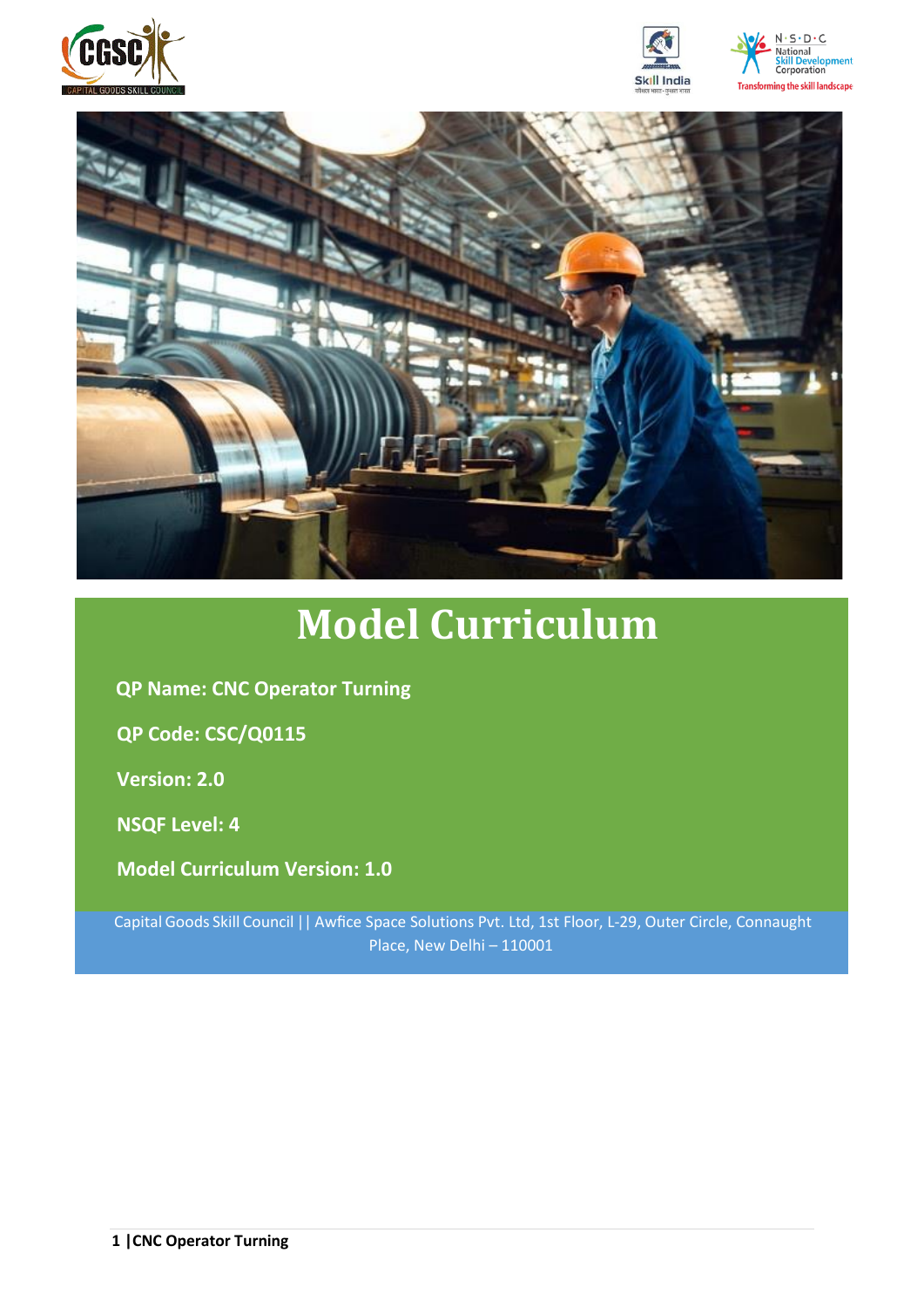



## **Table of Contents**

| Module 3: Process of coordinating with co-workers to achieve work efficiency 12 |  |
|---------------------------------------------------------------------------------|--|
|                                                                                 |  |
| Module 5: Process of carrying out turning operations using the CNC machine 17   |  |
|                                                                                 |  |
|                                                                                 |  |
|                                                                                 |  |
|                                                                                 |  |
|                                                                                 |  |
|                                                                                 |  |
|                                                                                 |  |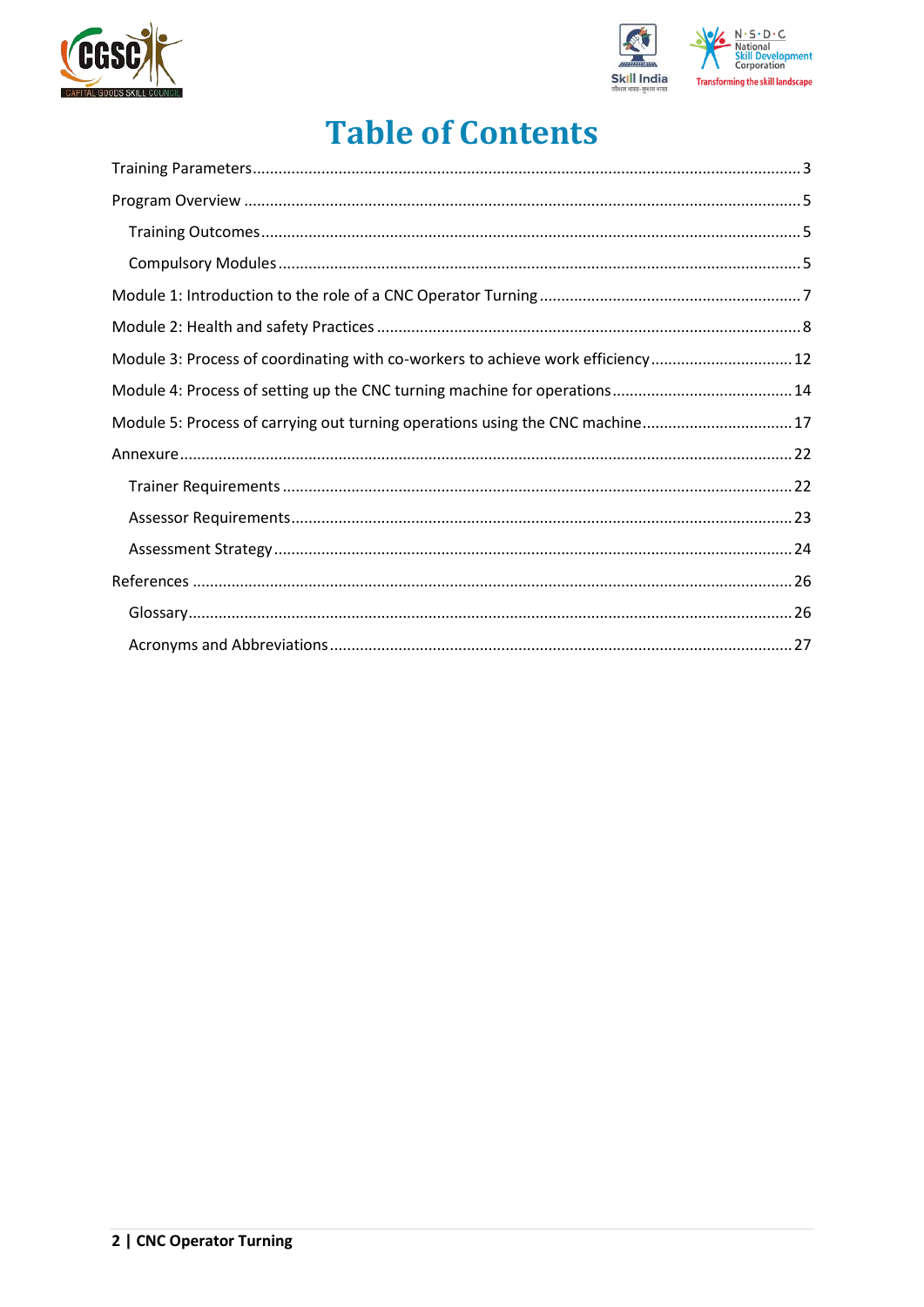



## **Training Parameters**

<span id="page-2-0"></span>

| <b>Sector</b>                                                     | Capital Goods                                                                                                                                                                                                                                                                                                                                                                                                                                                                                                                   |  |  |
|-------------------------------------------------------------------|---------------------------------------------------------------------------------------------------------------------------------------------------------------------------------------------------------------------------------------------------------------------------------------------------------------------------------------------------------------------------------------------------------------------------------------------------------------------------------------------------------------------------------|--|--|
| Sub-Sector                                                        | Machine Tools, Dies, Moulds and Press Tools, Plastics<br>Manufacturing Machinery, Textile Manufacturing Machinery,<br>Process Plant Machinery, Electrical and Power Machinery, Light<br><b>Engineering Goods</b>                                                                                                                                                                                                                                                                                                                |  |  |
| Occupation                                                        | Machining                                                                                                                                                                                                                                                                                                                                                                                                                                                                                                                       |  |  |
| Country                                                           | India                                                                                                                                                                                                                                                                                                                                                                                                                                                                                                                           |  |  |
| <b>NSQF Level</b>                                                 | 4                                                                                                                                                                                                                                                                                                                                                                                                                                                                                                                               |  |  |
| Aligned to NCO/ISCO/ISIC Code                                     | NCO-2015/7223.40                                                                                                                                                                                                                                                                                                                                                                                                                                                                                                                |  |  |
| <b>Minimum Educational Qualification and</b><br><b>Experience</b> | 8th Class Pass + ITI (2years) with 2 years of experience in the<br>relevant field<br><b>OR</b><br>10th Class Pass with 2 years of experience in the relevant field<br><b>OR</b><br>10th Class Pass + ITI (1 year) with 1 year experience in the<br>relevant field<br><b>OR</b><br>10th Class Pass + ITI (2 years)<br><b>OR</b><br>12th Class Pass with 6 months of experience in the relevant<br>field<br><b>OR</b><br>Certified in NSQF-L3 Operator - Conventional Turning with 2<br>years of experience in the relevant field |  |  |
| <b>Pre-Requisite License or Training</b>                          | <b>NA</b>                                                                                                                                                                                                                                                                                                                                                                                                                                                                                                                       |  |  |
| <b>Minimum Job Entry Age</b>                                      | 18 Years                                                                                                                                                                                                                                                                                                                                                                                                                                                                                                                        |  |  |
| <b>Last Reviewed On</b>                                           | <b>NA</b>                                                                                                                                                                                                                                                                                                                                                                                                                                                                                                                       |  |  |
| <b>Next Review Date</b>                                           | <b>NA</b>                                                                                                                                                                                                                                                                                                                                                                                                                                                                                                                       |  |  |
| <b>NSQC Approval Date</b>                                         | <b>NA</b>                                                                                                                                                                                                                                                                                                                                                                                                                                                                                                                       |  |  |
| <b>QP Version</b>                                                 | 2.0                                                                                                                                                                                                                                                                                                                                                                                                                                                                                                                             |  |  |
| <b>Model Curriculum Creation Date</b>                             | <b>NA</b>                                                                                                                                                                                                                                                                                                                                                                                                                                                                                                                       |  |  |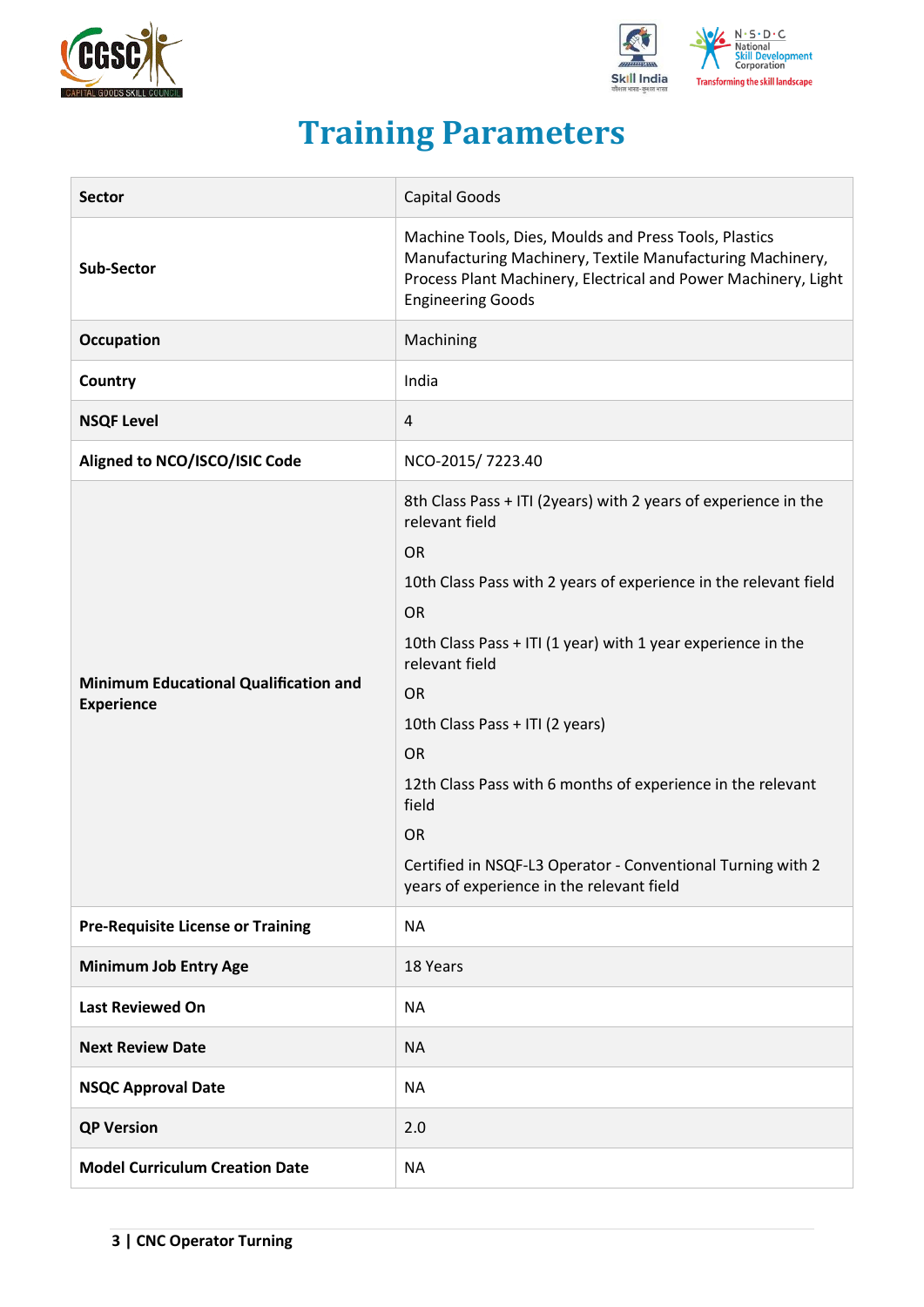



| <b>Model Curriculum Valid Up to Date</b> | <b>NA</b> |
|------------------------------------------|-----------|
| <b>Model Curriculum Version</b>          | 1.0       |
| <b>Minimum Duration of the Course</b>    | 450 Hours |
| <b>Maximum Duration of the Course</b>    | 450 Hours |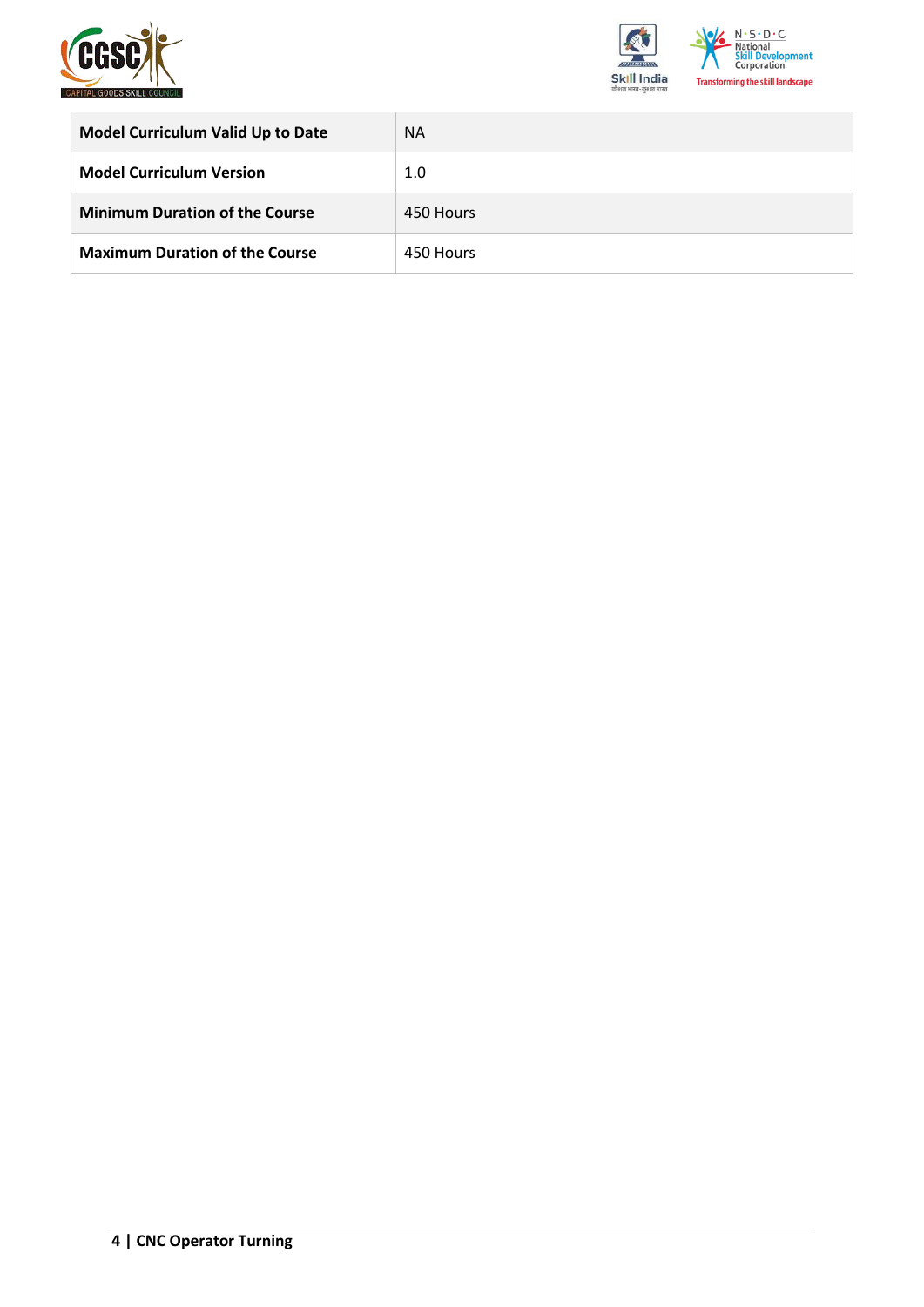



## **Program Overview**

<span id="page-4-0"></span>This section summarizes the end objectives of the program along with its duration.

## <span id="page-4-1"></span>**Training Outcomes**

At the end of the program, the learner should have acquired the listed knowledge and skills to:

- Explain the importance of following the health and safety practices at work.
- Demonstrate ways to coordinate with co-workers to achieve work efficiency.
- Demonstrate the process of setting up the CNC turning machine for operations.
- Demonstrate the process of carrying out turning operations using the CNC machine.

## <span id="page-4-2"></span>**Compulsory Modules**

The table lists the modules and their duration corresponding to the Compulsory NOS of the QP.

| <b>NOS and Module Details</b>                                                                                                 | <b>Theory</b><br><b>Duration</b> | <b>Practical</b><br><b>Duration</b> | On-the-Job<br><b>Training Duration</b><br>(Mandatory) | <b>On-the-Job Training</b><br><b>Duration</b><br>(Recommended) |        |
|-------------------------------------------------------------------------------------------------------------------------------|----------------------------------|-------------------------------------|-------------------------------------------------------|----------------------------------------------------------------|--------|
| <b>Bridge Module</b>                                                                                                          | 04:00                            | 00:00                               | 0:00                                                  | 00:00                                                          | 04:00  |
| Module 1: Introduction to<br>the role of a CNC Operator<br>Turning                                                            | 04:00                            | 0:00                                | 0:00                                                  | 00:00                                                          | 04:00  |
| <b>CSC/N1335 Follow the</b><br>health and safety practices<br>at work<br><b>NOS Version-2.0</b><br><b>NSQF Level-3</b>        | 20:00                            | 60:00                               | 0:00                                                  | 00:00                                                          |        |
| Module 2: Health and safety<br>practices                                                                                      | 20:00                            | 60:00                               | 0:00                                                  | 00:00                                                          | 80:00  |
| <b>CSC/N1336 Coordinate with</b><br>co-workers to achieve work<br>efficiency<br><b>NOS Version-2.0</b><br><b>NSQF Level-3</b> | 20:00                            | 60:00                               | 0:00                                                  | 00:00                                                          | 80:00  |
| Module 3: Process of<br>coordinating with co-<br>workers to achieve work<br>efficiency                                        | 20:00                            | 60:00                               | 0:00                                                  | 00:00                                                          | 80:00  |
| CSC/N0120: Set up the CNC<br>turning machine for<br>operations<br><b>NOS Version-2.0</b><br><b>NSQF Level-4</b>               | 36:00                            | 98:00                               | 0:00                                                  | 00:00                                                          | 134:00 |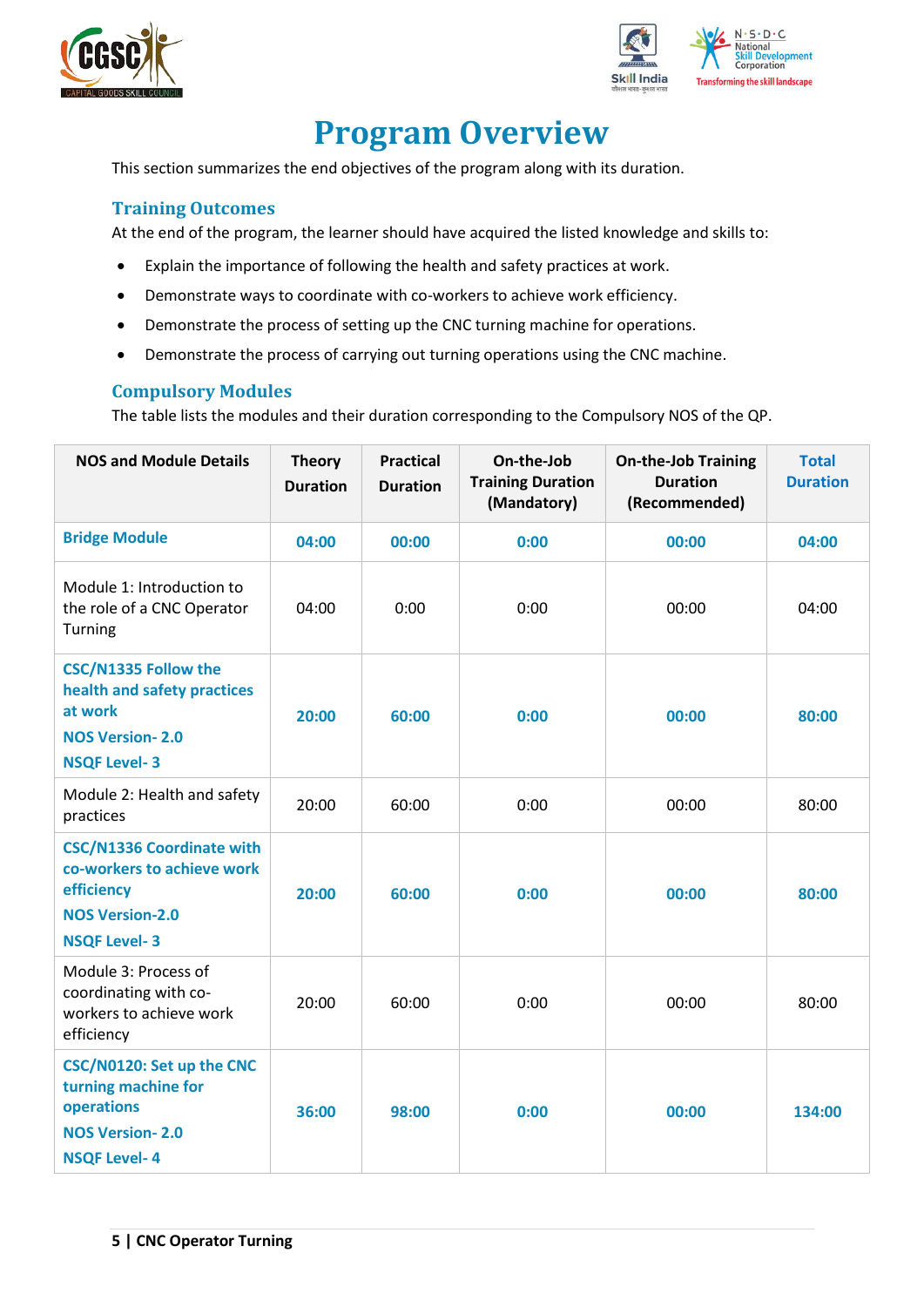



| Module 4: Process of setting<br>up the CNC turning machine<br>for operations                                               | 36:00  | 98:00  | 0:00 | 00:00 | 134:00 |
|----------------------------------------------------------------------------------------------------------------------------|--------|--------|------|-------|--------|
| <b>CSC/N0115 Carry out</b><br>turning operations using<br>the CNC machine<br><b>NOS Version-2.0</b><br><b>NSQF Level-4</b> | 40:00  | 112:00 | 0:00 | 00:00 | 152:00 |
| Module 5: Process of<br>carrying out turning<br>operations using the CNC<br>machine                                        | 40:00  | 112:00 | 0:00 | 00:00 | 152:00 |
| <b>Total Duration</b>                                                                                                      | 120:00 | 330:00 | 0:00 | 00:00 | 450:00 |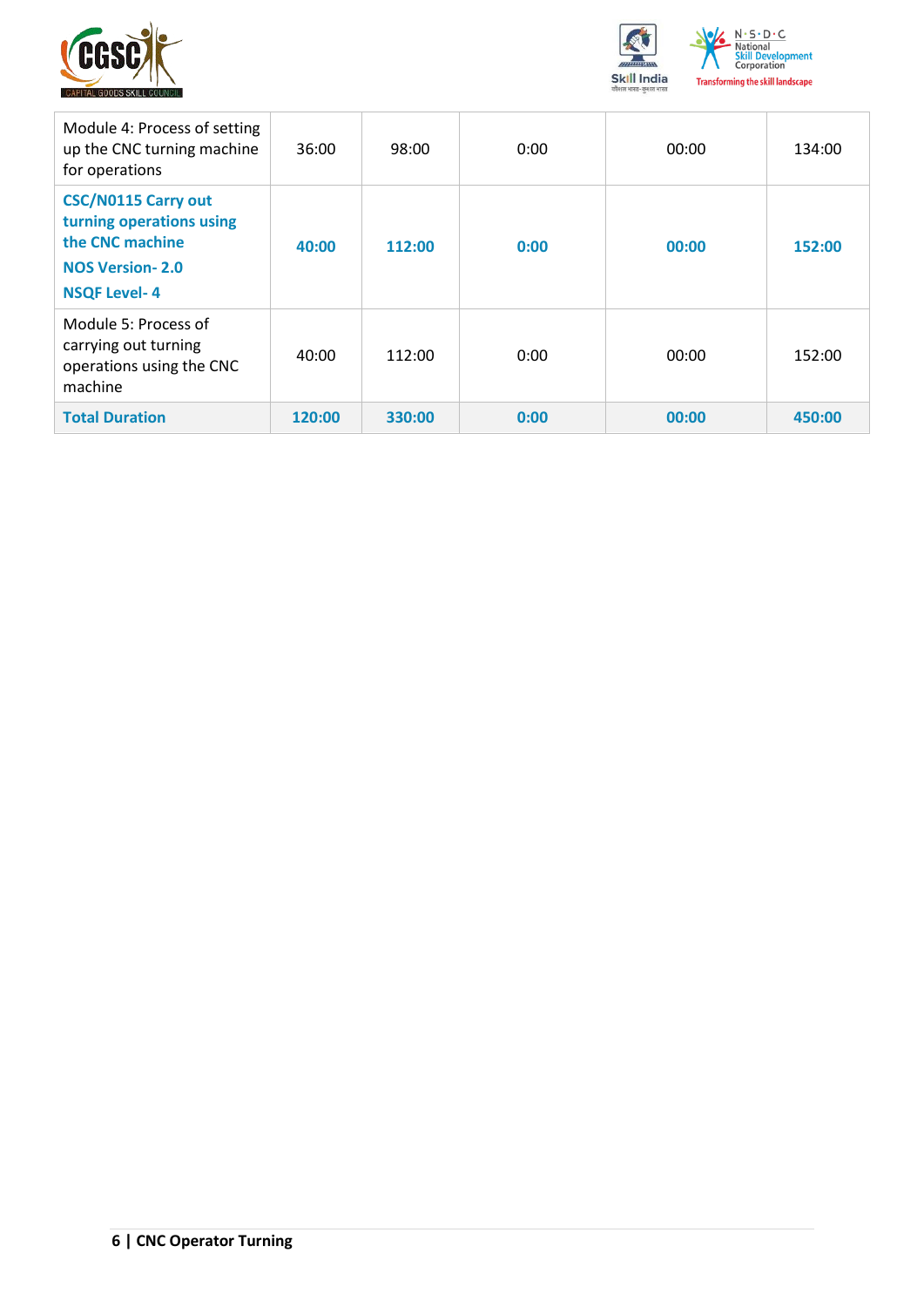



## **Module Details**

## <span id="page-6-0"></span>**Module 1: Introduction to the role of a CNC Operator Turning**

## *Bridge Module*

### **Terminal Outcomes:**

• Discuss the job role of a CNC Operator Turning.

| <b>Duration: 04:00</b>                                                                             | Duration 0:00                            |
|----------------------------------------------------------------------------------------------------|------------------------------------------|
| Theory – Key Learning Outcomes                                                                     | <b>Practical - Key Learning Outcomes</b> |
| Describe the size and scope of the<br>$\bullet$<br>capital goods industry and its sub-<br>sectors. |                                          |
| Discuss the role and responsibilities<br>$\bullet$<br>of a CNC Operator Turning.                   |                                          |
| Identify various employment<br>$\bullet$<br>opportunities for a CNC Operator<br>Turning.           |                                          |
| <b>Classroom Aids</b>                                                                              |                                          |
| Training Kit - Trainer Guide, Presentations, Whiteboard, Marker, Projector, Laptop, Video Films    |                                          |
| <b>Tools, Equipment and Other Requirements</b>                                                     |                                          |
| <b>NA</b>                                                                                          |                                          |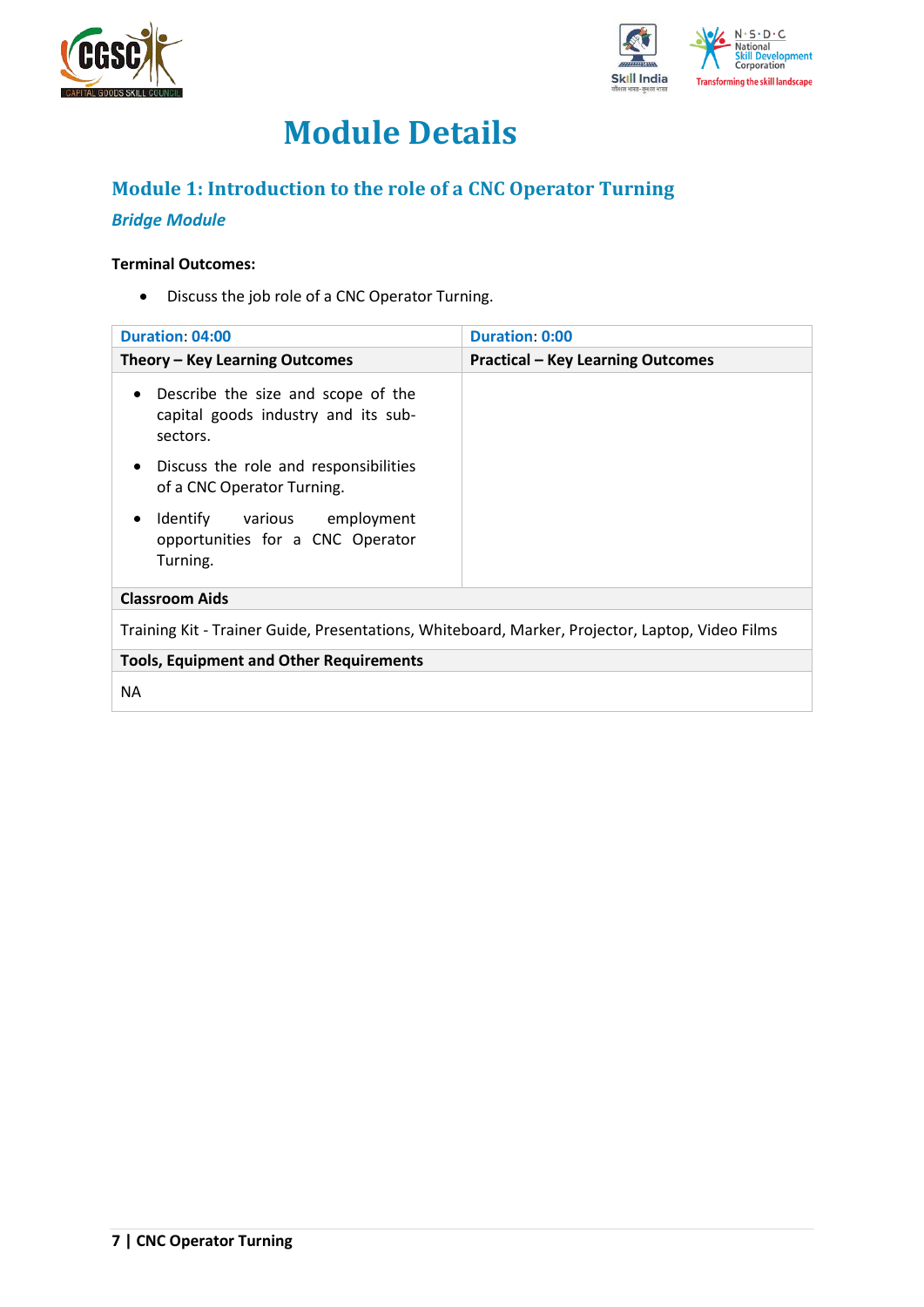



## <span id="page-7-0"></span>**Module 2: Health and safety Practices** *Mapped to CSC/N1335 v2.0*

### **Terminal Outcomes:**

- Demonstrate ways to maintain personal health and safety.
- Describe the process of assisting in hazard management.
- Explain how to check the first aid box, firefighting and safety equipment.
- Describe the process of assisting in waste management.
- Explain the importance of following the fire safety guidelines.
- Explain the importance of following the emergency and first-aid procedures.
- Demonstrate the process of carrying out relevant documentation and review.

| <b>Duration: 20:00</b>                                                                                                                                                                      | Duration: 60:00                                                                                                                                                              |
|---------------------------------------------------------------------------------------------------------------------------------------------------------------------------------------------|------------------------------------------------------------------------------------------------------------------------------------------------------------------------------|
| Theory - Key Learning Outcomes                                                                                                                                                              | <b>Practical - Key Learning Outcomes</b>                                                                                                                                     |
| Explain the recommended practices<br>$\bullet$<br>to be followed to ensure protection<br>from infections and transmission to<br>others, such as the use of hand<br>sanitiser and face mask. | Demonstrate the use of appropriate<br>$\bullet$<br>Personal Protective Equipment (PPE)<br>relevant to the task and work<br>conditions.<br>Demonstrate<br>handle<br>how<br>to |
| Explain the importance and process<br>of checking the work conditions,<br>assessing the potential health and<br>safety risks, and take appropriate<br>measures to mitigate them.            | hazardous materials safely.<br>Demonstrate the process of testing<br>the firefighting and various safety<br>equipment to ensure they are in<br>usable condition.             |
| Explain the importance and process<br>of selecting and using the appropriate<br>PPE relevant to the task and work<br>conditions.                                                            | Demonstrate the process of recycling<br>٠<br>and disposing different types of<br>waste appropriately.                                                                        |
| Explain the<br>recommended<br>$\bullet$<br>techniques to be followed while<br>lifting and moving heavy objects to<br>avoid injury.                                                          | Demonstrate<br>how<br>the<br>to<br>use<br>appropriate type of fire extinguisher<br>to extinguish different types of fires<br>safely.                                         |
| Explain the importance of following<br>٠<br>the manufacturer's instructions and<br>workplace safety guidelines while<br>working on heavy machinery, tools                                   | Demonstrate<br>administer<br>how<br>to<br>appropriate first aid to the injured<br>personnel.<br>Demonstrate<br>the<br>οf<br>process                                          |
| and equipment.<br>Explain the importance and process<br>of identifying existing and potential<br>hazards at work.                                                                           | Cardiopulmonary<br>performing<br>Resuscitation (CPR) on a potential<br>victim of cardiac arrest.<br>Demonstrate the process of carrying<br>٠                                 |
| Describe the process of assessing the<br>$\bullet$<br>potential risks and injuries associated<br>with the various hazards.                                                                  | documentation<br>appropriate<br>out<br>following a health and safety incident<br>at work, including all the required<br>information.                                         |
| Explain how to prevent or minimise<br>different types of hazards.                                                                                                                           |                                                                                                                                                                              |
| Explain how to handle and store                                                                                                                                                             |                                                                                                                                                                              |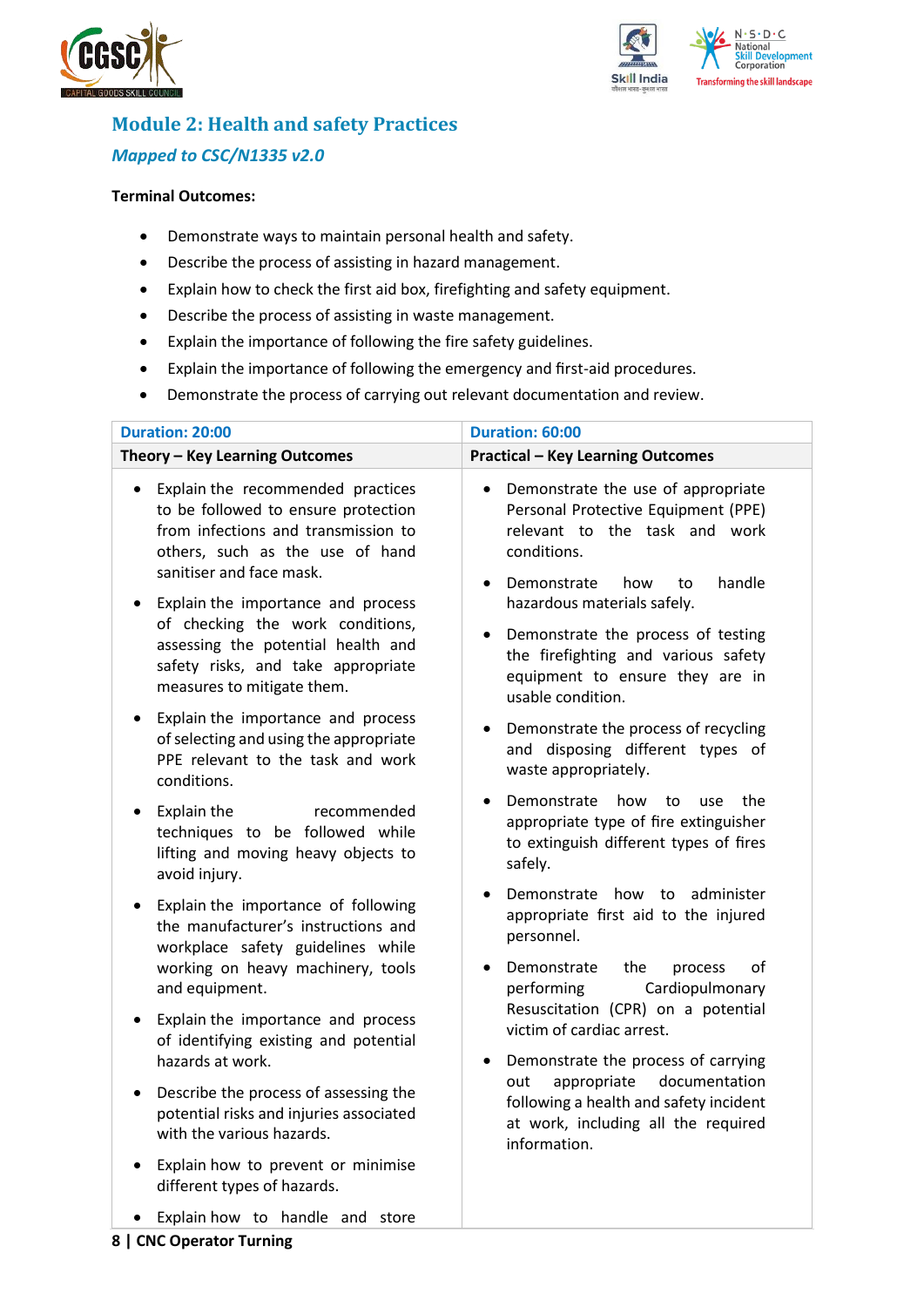



 $N.5.0.6$ **National** elopment **Corporation Transforming the skill landscape** 

hazardous materials safely.

- Explain the importance of ensuring the first aid box is updated with the relevant first aid supplies.
- Describe the process of checking and testing the firefighting and various safety equipment to ensure they are in a usable condition.
- Explain the criteria for segregating waste into appropriate categories.
- Describe the appropriate methods for recycling recyclable waste.
- Describe the process of disposing of the non-recyclable waste safely and the applicable regulations.
- Explain the use of different types of fire extinguishers to extinguish different types of fires.
- State the recommended practices to be followed for a safe rescue during a fire emergency.
- Explain how to request assistance from the fire department to extinguish a serious fire.
- Explain the appropriate practices to be followed during workplace emergencies to ensure safety and minimise loss to organisational property.
- State the common health and safety hazards present in a work environment, associated risks, and how to mitigate them.
- State the safe working practices to be followed while working at various hazardous sites and using electrical equipment.
- Explain the importance of ensuring easy access to firefighting and safety equipment.
- Explain the appropriate preventative and remedial actions to be taken in the case of exposure to toxic materials, such as poisonous chemicals and gases.
- Explain various causes of fire in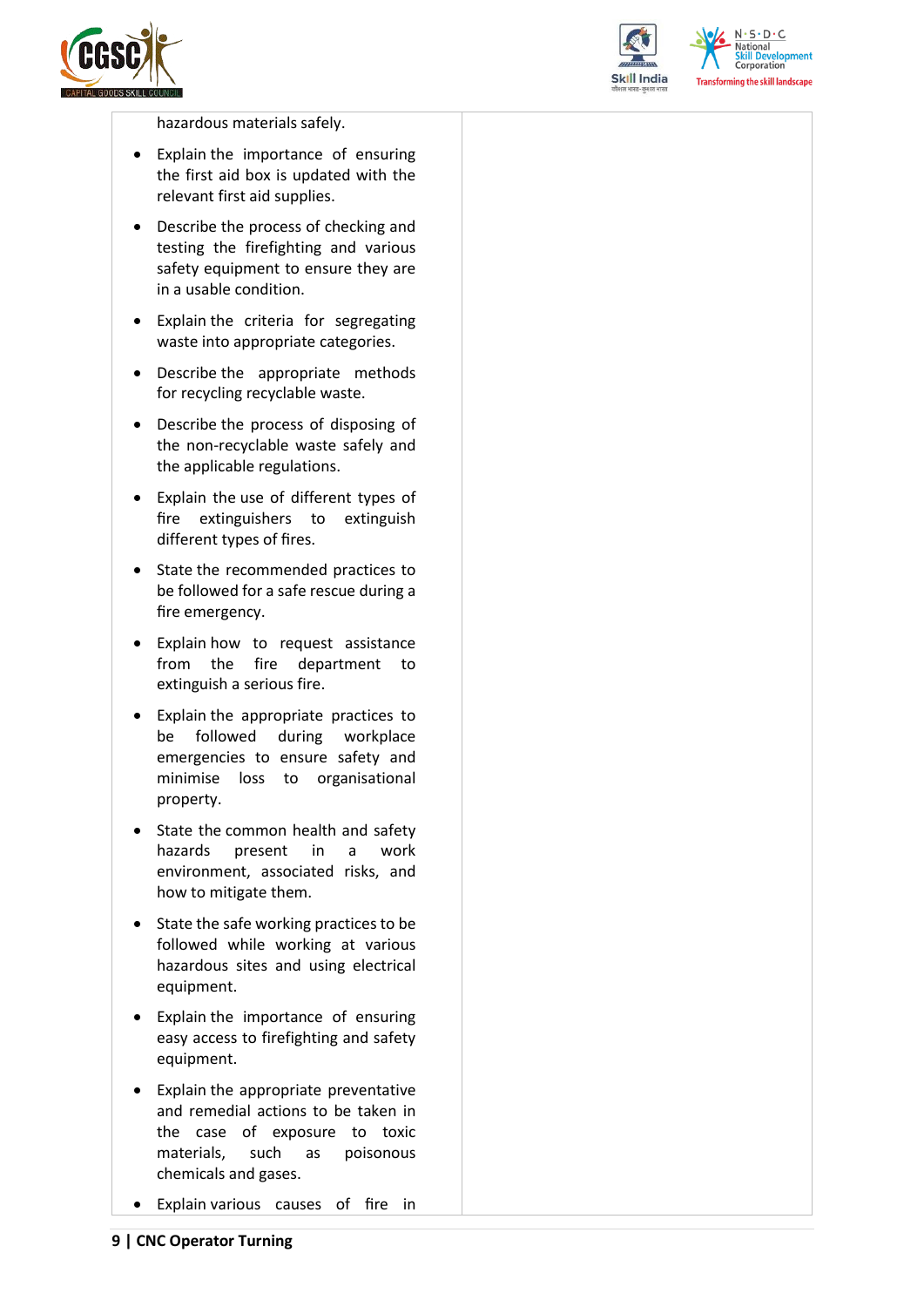



 $N.5.0.6$ National **Skill Development**<br>Corporation **Transforming the skill landscape** 

different work environments and the recommended precautions to be taken to prevent fire accidents.

- Describe different methods of extinguishing fire.
- List different materials used for extinguishing fire.
- Explain the applicable rescue techniques to be followed during a fire emergency.
- Explain the importance of placing safety signs and instructions at strategic locations in a workplace and following them.
- Explain different types of first aid treatment to be provided for different types of injuries.
- State the potential injuries associated with incorrect manual handling.
- Explain how to move an injured person safely.
- State various hazards associated with the use of various machinery, tools, implements, equipment and materials.
- Explain the importance of ensuring no obstruction and free access to fire exits.
- Explain how to free a person from electrocution safely.
- Explain how to administer appropriate first aid to an injured person.
- Explain how to perform Cardiopulmonary Resuscitation (CPR).
- Explain the importance of coordinating with the emergency services to request urgent medical assistance for persons requiring professional medical attention or hospitalisation.
- State the appropriate documentation to be carried out following a health and safety incident at work, and the relevant information to be included.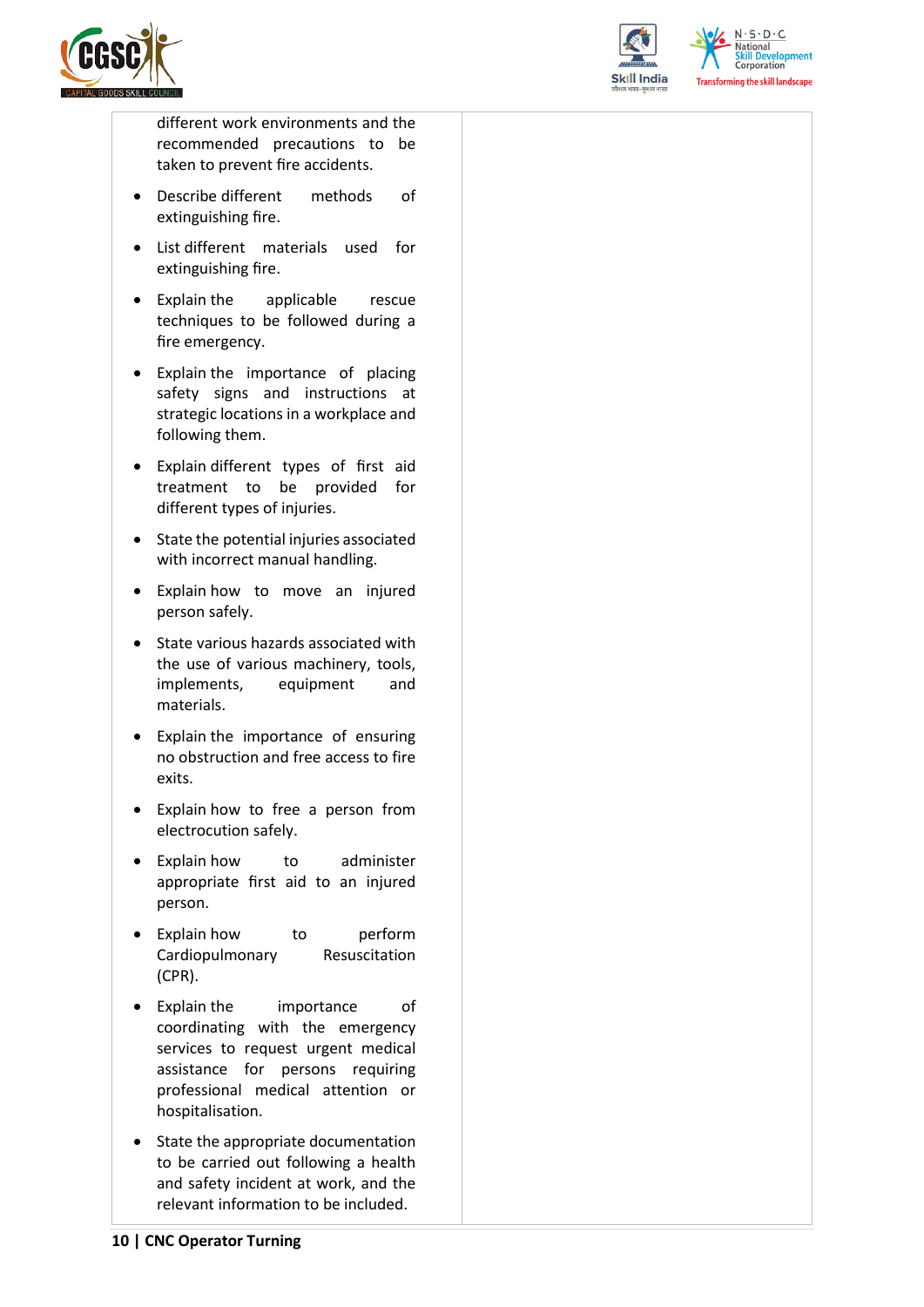



- Explain the importance and process of reviewing the health and safety conditions at work regularly or following an incident.
- Explain the importance and process of implementing appropriate changes to improve the health and safety conditions at work.

#### **Classroom Aids**

Computer, Projection Equipment, PowerPoint Presentation and Software, Facilitator's Guide, Participant's Handbook.

**Tools, Equipment and Other Requirements** 

Personal Protective Equipment, Cleaning Equipment and Materials, Sanitizer, Soap, Mask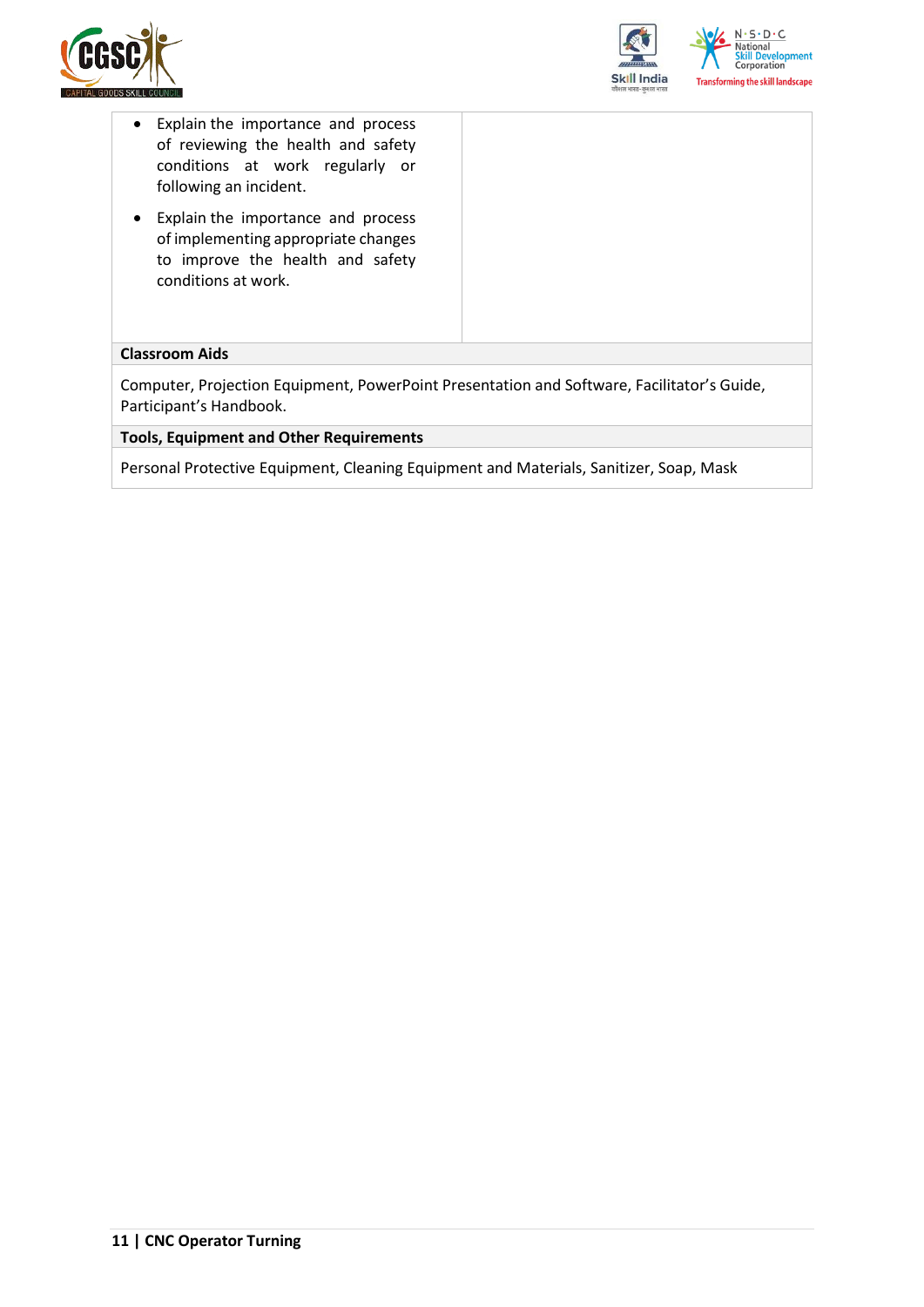



## <span id="page-11-0"></span>**Module 3: Process of coordinating with co-workers to achieve work efficiency**

## *Mapped to NOS CSC/N1336 v2.0*

### **Terminal Outcomes:**

- Demonstrate ways to Work and communicate effectively with co-workers.
- Discuss ways to promote diversity and inclusion at the workplace.

| <b>Duration: 20:00</b>                                                                                                                                                                       | Duration: 60:00                                                                                                                                                                                           |  |  |
|----------------------------------------------------------------------------------------------------------------------------------------------------------------------------------------------|-----------------------------------------------------------------------------------------------------------------------------------------------------------------------------------------------------------|--|--|
| Theory - Key Learning Outcomes                                                                                                                                                               | <b>Practical - Key Learning Outcomes</b>                                                                                                                                                                  |  |  |
| Explain the importance and process<br>of effective communication in the<br>workplace.<br>Explain the<br>barriers to<br>effective<br>٠<br>communication<br>and<br>how<br>to<br>overcome them. | Demonstrate<br>the<br>of<br>process<br>preparing the relevant documents<br>and reports as per the supervisor's<br>instructions, providing appropriate<br>information<br>clearly<br>and<br>systematically. |  |  |
| Explain the importance of teamwork<br>$\bullet$<br>in an organisation's and individual's<br>success.                                                                                         | Demonstrate how to mentor and<br>assist subordinates in the execution<br>of their work responsibilities.                                                                                                  |  |  |
| Explain the importance of active<br>٠<br>listening in the work environment.                                                                                                                  | Demonstrate the process of using<br>efficiently<br>various<br>resources<br>to<br>utilisation and<br>ensure maximum                                                                                        |  |  |
| State the appropriate techniques to<br>٠<br>be followed for active listening.                                                                                                                | minimum wastage.<br>Demonstrate how to communicate                                                                                                                                                        |  |  |
| Explain the importance of tone and<br>٠<br>pitch ineffective communication.                                                                                                                  | clearly and<br>politely to ensure<br>effective communication with co-                                                                                                                                     |  |  |
| Explain the importance of avoiding<br>٠<br>casual expletives and unpleasant<br>while<br>communicating<br>terms<br>professional circles.                                                      | workers.<br>Demonstrate appropriate verbal and<br>non-verbal communication that is<br>respectful of genders and disability.                                                                               |  |  |
| Explain the<br>importance<br>οf<br>٠<br>maintaining discipline and ethical<br>behaviour at work.                                                                                             |                                                                                                                                                                                                           |  |  |
| <b>State the</b><br>common<br>for<br>reasons<br>interpersonal conflict and how to<br>resolve them.                                                                                           |                                                                                                                                                                                                           |  |  |
| Explain the importance of developing<br>effective working relationships for<br>professional success.                                                                                         |                                                                                                                                                                                                           |  |  |
| Describe the process of expressing<br>addressing<br>and<br>grievances<br>appropriately and effectively.                                                                                      |                                                                                                                                                                                                           |  |  |
| Explain the importance and process<br>of planning daily tasks to ensure their<br>timely completion and efficient use of                                                                      |                                                                                                                                                                                                           |  |  |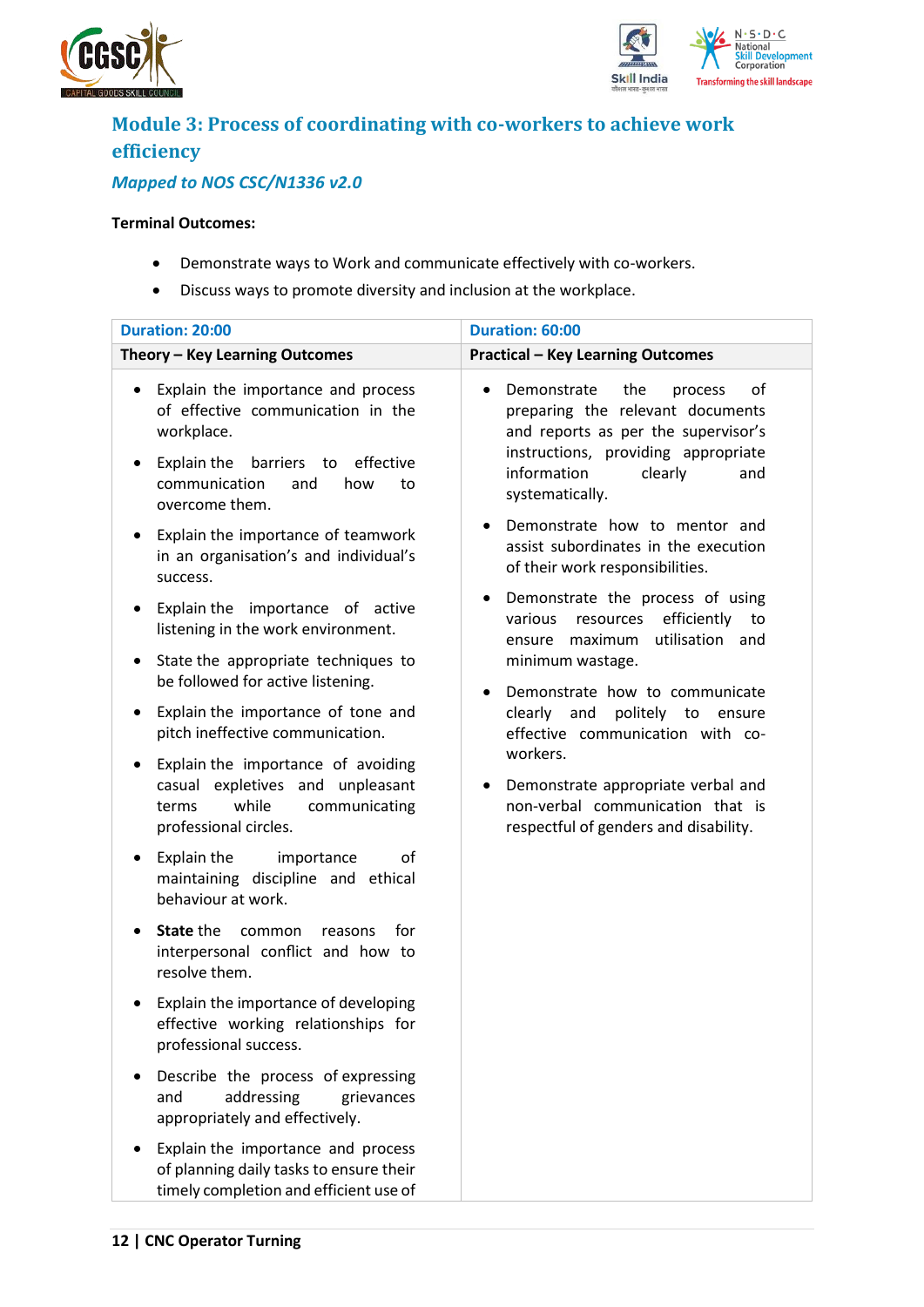



 $N.5.0.6$ **National Skill Development**<br>Corporation **Transforming the skill landscape** 

#### time.

- Explain the importance of adhering to the limits of authority at work.
- Explain the importance of following the applicable quality standards and timescales at work.
- Explain the importance of coordinating with co-workers to achieve the work objectives efficiently.
- Explain the relevant documentation requirements.
- Explain the importance of providing appropriate information clearly and systematically in work documents.
- State the escalation matrix to be followed to deal with out of authority tasks and concerns.
- Explain the importance and process of mentoring and assisting subordinates in the execution of their work responsibilities.
- Explain how to identify possible disruptions to work prevent them.
- Explain how to use various resources efficiently to ensure maximum utilisation and minimum wastage.
- Explain the recommended practices to be followed at work to avoid and resolve conflicts at work.
- Explain the importance and process of efficient and timely dissemination of information to the authorised personnel.
- Explain the procedure to report inappropriate behaviour e.g., harassment.

#### **Classroom Aids:**

Training Kit (Trainer Guide, Presentations). Whiteboard, Marker, Projector, Laptop

#### **Tools, Equipment and Other Requirements**

NA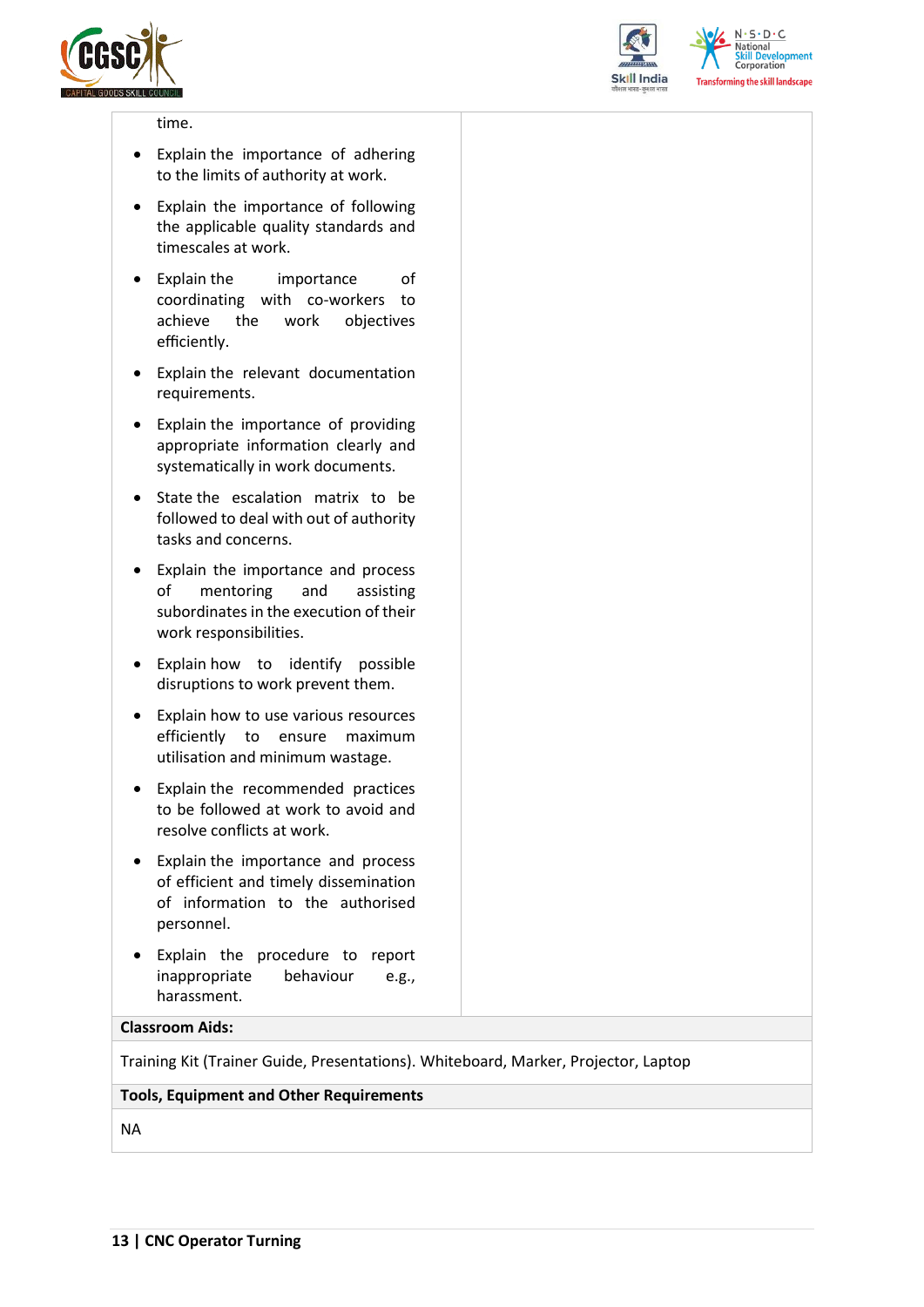



## <span id="page-13-0"></span>**Module 4: Process of setting up the CNC turning machine for operations** *Mapped to CSC/N0120 v2.0*

### **Terminal Outcomes:**

- Describe the process of preparing for setting the CNC turning machine.
- Demonstrate the process of setting the CNC turning machine.

| Duration: 36:00                                                                                                                     | Duration: 98:00                                                                                                                                                  |  |  |
|-------------------------------------------------------------------------------------------------------------------------------------|------------------------------------------------------------------------------------------------------------------------------------------------------------------|--|--|
| Theory - Key Learning Outcomes                                                                                                      | <b>Practical - Key Learning Outcomes</b>                                                                                                                         |  |  |
|                                                                                                                                     |                                                                                                                                                                  |  |  |
| State the<br>relevant<br>environmental<br>$\bullet$<br>regulations that must be observed.<br>Explain the relevant safe working<br>٠ | Demonstrate how to pre-set the<br>$\bullet$<br>tooling appropriately using setting<br>jigs/fixtures.                                                             |  |  |
| practices to be followed such as<br>ensuring that no one operates the<br>CNC turning machine while it is being<br>set.              | Demonstrate how to enter all the<br>relevant tool data in the operating<br>program and also part-program for<br>cutting parts using the appropriate<br>commands. |  |  |
| Explain how to fit and adjust machine<br>٠<br>guards on the CNC turning machine.                                                    | Show how to set tool datum, position,                                                                                                                            |  |  |
| Explain the importance of operating a<br>$\bullet$<br>CNC turning machine in closed-door                                            | offset<br>radius<br>length,<br>and<br>compensation.                                                                                                              |  |  |
| conditions.                                                                                                                         | Show how to mount the work holding<br>٠                                                                                                                          |  |  |
| Explain the importance of ensuring<br>$\bullet$<br>the tooling is free from any workpiece<br>before starting the machine.           | device/fixture onto the machine and<br>set it according to the machine datum<br>and reference points.                                                            |  |  |
| Explain how to secure the workpiece<br>٠<br>on the CNC turning machine.                                                             | Demonstrate the process of setting<br>machine<br>the<br>tool<br>operating<br>hydraulic<br>such<br>parameters<br>as                                               |  |  |
| Explain the<br>importance<br>of<br>$\bullet$<br>determining the job specifications by                                               | pressure and clamping according to<br>the component requirements.                                                                                                |  |  |
| referring to a valid source before<br>setting the CNC turning machine.                                                              | Demonstrate the process of setting<br>the CNC machine in the correct                                                                                             |  |  |
| <b>CNC</b><br>Explain the applications<br>of<br>$\bullet$<br>Turning machines.                                                      | operating mode, and enter the<br>tooling data by accessing the program                                                                                           |  |  |
| Explain the terminology relevant to<br>٠<br>CNC turning operations.                                                                 | edit facility.<br>Demonstrate the process of conduct                                                                                                             |  |  |
| Explain the importance of ensuring<br>suitability<br>the<br>οf<br>workpieces/materials<br>and                                       | trial runs using single block run, dry<br>run, and feed and speed override<br>controls.                                                                          |  |  |
| consumables for the specified job and<br>related procedures.                                                                        | Demonstrate<br>the<br>process<br>of performing the necessary checks                                                                                              |  |  |
| Explain the importance and process<br>of checking that tools and equipment                                                          | before allowing the machine to<br>operate in full program run mode.                                                                                              |  |  |
| are in a safe and usable condition.                                                                                                 | Demonstrate the process of carrying                                                                                                                              |  |  |
| Describe different<br>workholding<br>methods and devices used on CNC<br>machines such as chucks with hard                           | out necessary documentation as per<br>the organisational procedure for the<br>handover of the machine.                                                           |  |  |

• Demonstrate the process of carrying

jaws chuck with soft jaws, fixtures,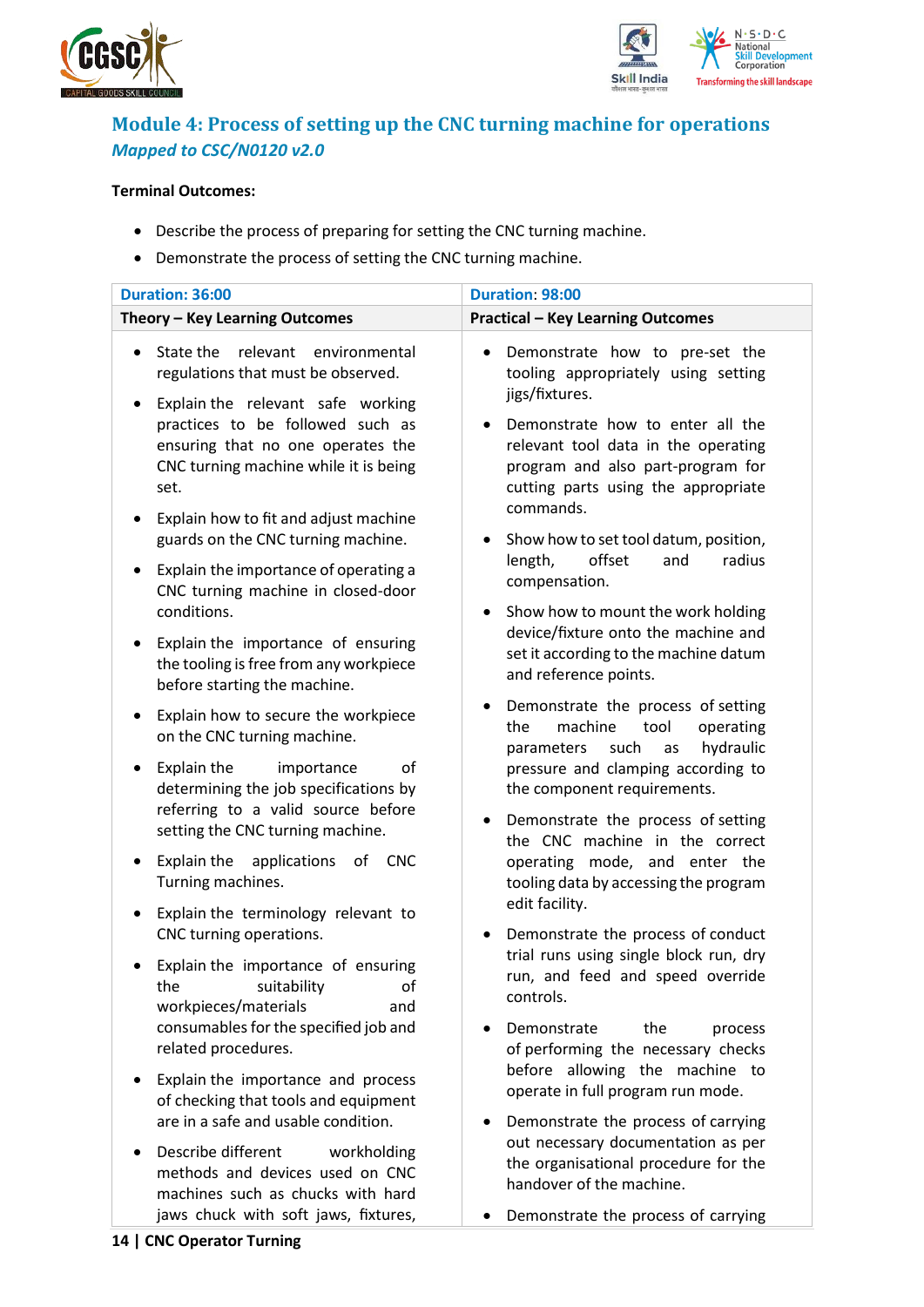



drive centres, collet chucks, faceplates, magnetic/pneumatic devices, etc.

- Explain how to set the workholding devices.
- State the appropriate machine specifications such as power, Revolutions Per Minute (RPM), torque, cutting speed, etc.
- Explain how to set and use various tools such as turning tool (OD and ID), grooving tool (OD and ID), parting tool, threading tool, form tools, centre drills, twist/insert drills, reamers.
- Explain the use of various tool holding devices.
- Describe the method of mounting and securing the cutting tools to the tool holders appropriately.
- Explain the advantages of using preset tooling, and how to set the tooling using setting jigs/fixtures.
- Explain the use of tool posts, magazines and carousels.
- Explain how to position and identify the tools in relation to the operating program.
- List various errors messages displayed by a CNC machine and the appropriate action to be taken.
- Explain the importance of proving the program and the process of doing it.
- Explain how to part-program for cutting a part; related commands and how to transfer the program to the CNC machine.
- Describe the applicable quality control procedures, inspection checks to be carried out, and the equipment required for the purpose.
- List various materials used in common engineering applications, such as ferrous and non-ferrous metals, and non-metals e.g., plastic.
- Explain how to identify materials by

out appropriate documentation with respect to the setting of the machine and checks conducted.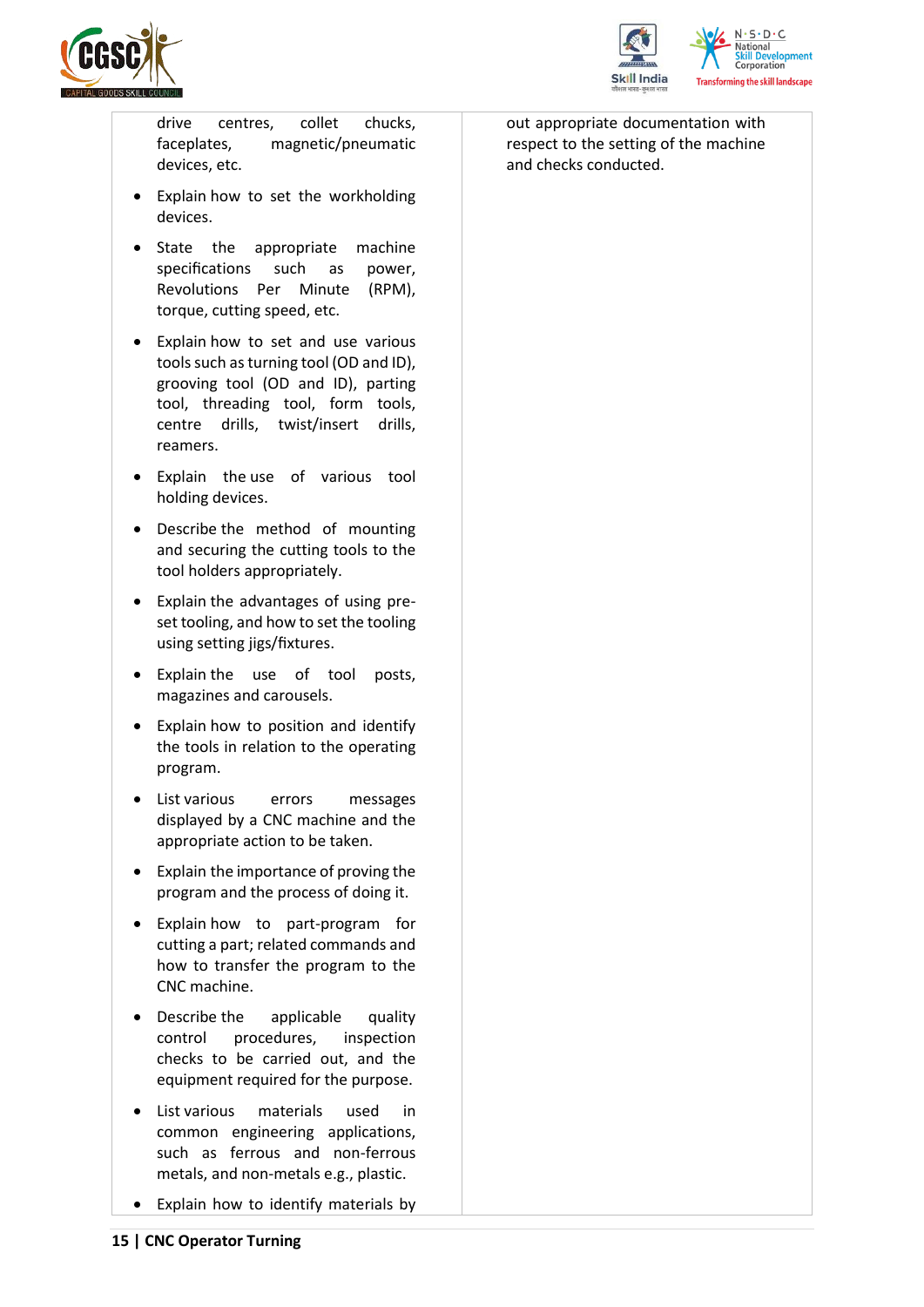



### their physical properties.

### **Classroom Aids**

Training Kit (Trainer Guide, Presentations). Whiteboard, Marker, Projector, Laptop

### **Tools, Equipment and Other Requirements**

Safety Glasses, Safety Shoes, Face Mask, Work Holding Devices, CNC Machine with All Accessories, Engineering Drawings, Sample Instruction Sheets, Sample Daily Check Sheet, Turning Tool, Threading Tool, Centre Drills, Threading Tools, Reamers, Vernier Caliper, Micrometer Screw Gauge, Depth Gauge, Work Holding Devices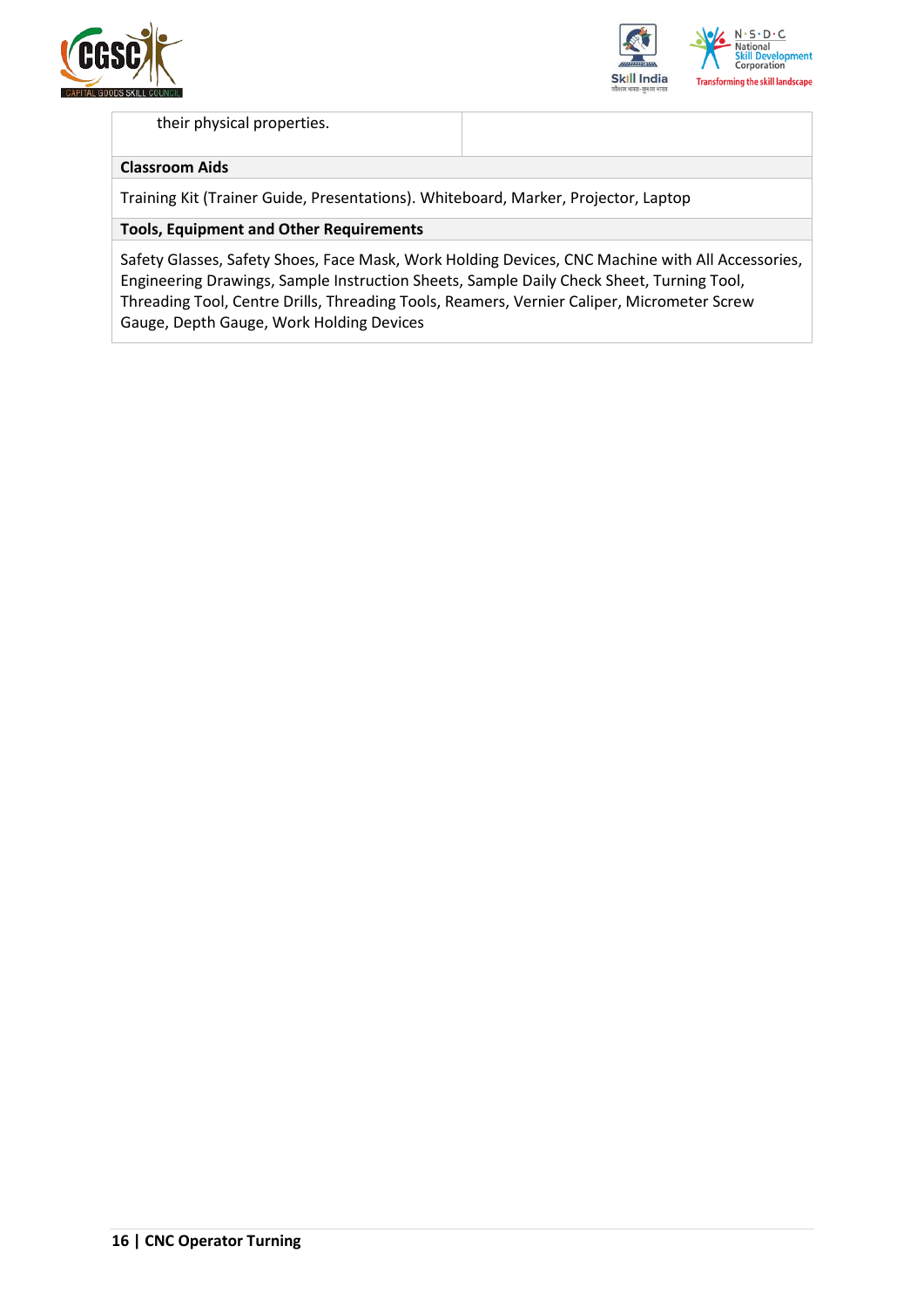



## <span id="page-16-0"></span>**Module 5: Process of carrying out turning operations using the CNC machine** *Mapped to CSC/N0115 v2.0*

### **Terminal Outcomes:**

- Describe the process of preparing for carrying out turning operations.
- Demonstrate the process of carrying out turning operations.

| Duration: 40:00                                                                                                                                 | <b>Duration: 112:00</b>                                                                                                                                                                             |
|-------------------------------------------------------------------------------------------------------------------------------------------------|-----------------------------------------------------------------------------------------------------------------------------------------------------------------------------------------------------|
| Theory - Key Learning Outcomes                                                                                                                  | <b>Practical - Key Learning Outcomes</b>                                                                                                                                                            |
| Explain the concepts and benefits of<br>٠<br>Industry 4.0 and Industrial Internet of<br>Things (IIoT).                                          | Demonstrate the process of repairing<br>٠<br>and replacing the worn-out PPE, tools<br>and equipment.                                                                                                |
| Describe the appropriate CNC turning<br>٠<br>procedures, safe working practices,<br>and environmental regulations to be<br>observed.            | Show how to check the process sheet<br>and match it with the received<br>drawings and other specifications.                                                                                         |
| Explain how to isolate the machine<br>mounting<br>before<br>work<br>holding<br>devices and tooling.                                             | Demonstrate the process of carrying<br>$\bullet$<br>out daily maintenance of turning<br>machines, following the maintenance<br>checklist and applicable procedures.                                 |
| Describe the process of fitting and<br>٠<br>adjusting machine guards.                                                                           | Demonstrate the process of carrying<br>$\bullet$<br>out minor repairs and maintenance<br>on the CNC turning machine.                                                                                |
| Explain the importance of securing<br>٠<br>the workpiece before starting the<br>machine.                                                        | Show how to load and unload<br>$\bullet$<br>component(s) using the appropriate                                                                                                                      |
| List various hazards associated with<br>the use of CNC turning machines and<br>how to minimize them.                                            | fixtures or work holding devices as<br>appropriate.<br>Demonstrate<br>the<br>οf<br>process<br>$\bullet$                                                                                             |
| Explain the use of relevant Personal<br>Protective Equipment (PPE) during<br>the CNC turning activities, such as                                | conducting a dry run and single block<br>check to check the correctness of the<br>program.                                                                                                          |
| overalls, face shields with safety<br>glasses, steel toe boots, gloves made<br>from the recommended grade of                                    | Demonstrate the process of carrying<br>out first part cutting trials by setting<br>tool offsets to get oversize parts.                                                                              |
| rubber, etc.<br>Explain how to use the relevant<br>safety mechanism on the CNC turning                                                          | Demonstrate the process of adjusting<br>٠<br>the feed and Revolutions Per Minute<br>(RPM).                                                                                                          |
| machine, such as emergency stop<br>buttons/ brakes.                                                                                             | Show how to measure the critical<br>of<br>the<br>machined<br>parameters                                                                                                                             |
| List the valid sources to get the job<br>٠<br>specifications such as job instruction<br>sheet/job card; work drawings and                       | components without removing them<br>from the machine.                                                                                                                                               |
| instructions;<br>planning<br>documentation;<br>quality<br>control<br>documents;<br>operation<br>sheets;<br>process specifications; instructions | Demonstrate the process of carrying<br>out a range of turning operations to<br>ensure the machined components<br>have the required features, faces,<br>والمستحير والمتحارب والمنافة ومتعر المستحدثة |

undercuts, profiles, holes, parting-off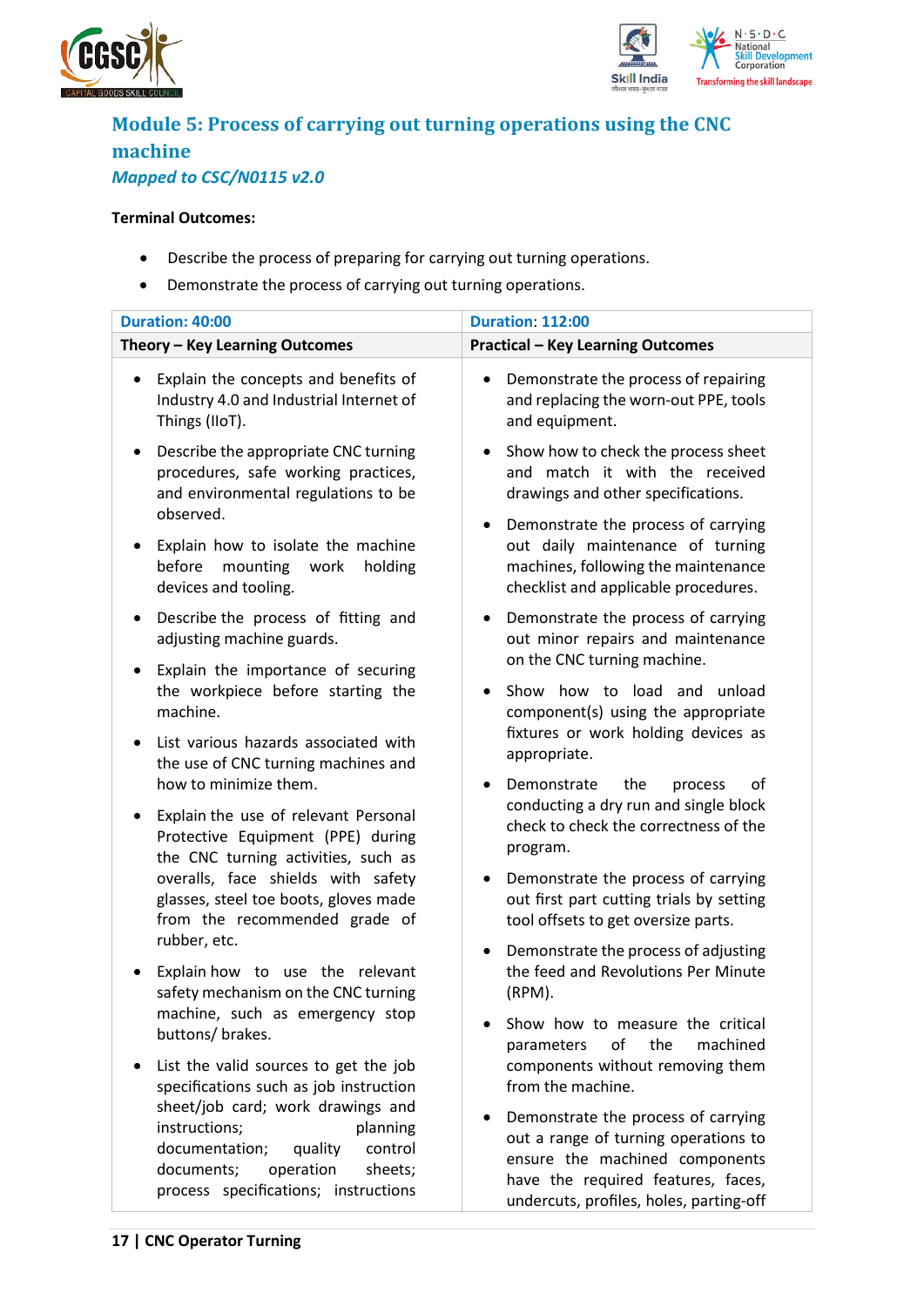



from supervisor, etc.

- Explain the terminology relevant to CNC turning.
- Explain how to read and interpret first and third angle component drawings.
- Explain how to extract relevant information from engineering drawings, such as dimensioning and labelling data orthographic, isometric, first and third angle projections, sectional view data, reference points, lines, edges and surfaces.
- List the symbols and conventions appropriate to the relevant ISO standards.
- Explain the features, working parts of the CNC turning machine.
- List the preliminary checks to be conducted on the CNC turning machine such as machine cleanliness, lubricant and coolant levels, functioning of sub-systems, etc.
- State the relevant information about thread sizes; feeds and speeds; machining symbols and tolerances; surface finish symbols; etc.
- Explain the use of relevant accessories.
- Explain the importance of following the established machining sequences and procedures.
- Explain the importance of ensuring the suitability of workpieces/materials and consumables for the specified job and related procedures.
- Explain the use of relevant tools and equipment used for machining operations on CNC machines.
- Explain the importance and procedure to ensure that tools and equipment are in a safe and usable condition.
- Explain various CNC turning operations such as turning (OD and

and threads, etc.

- Show how to inspect the machine and machined components as per recommended frequency given in the inspection plan.
- Show how to record the measured values as per the organisational standards and complete the postmachining inspection sheet.
- Demonstrate the process of repairing or replacing the worn tool and damaged tools and equipment.
- Demonstrate the use of various industry 4.0 manufacturing technologies.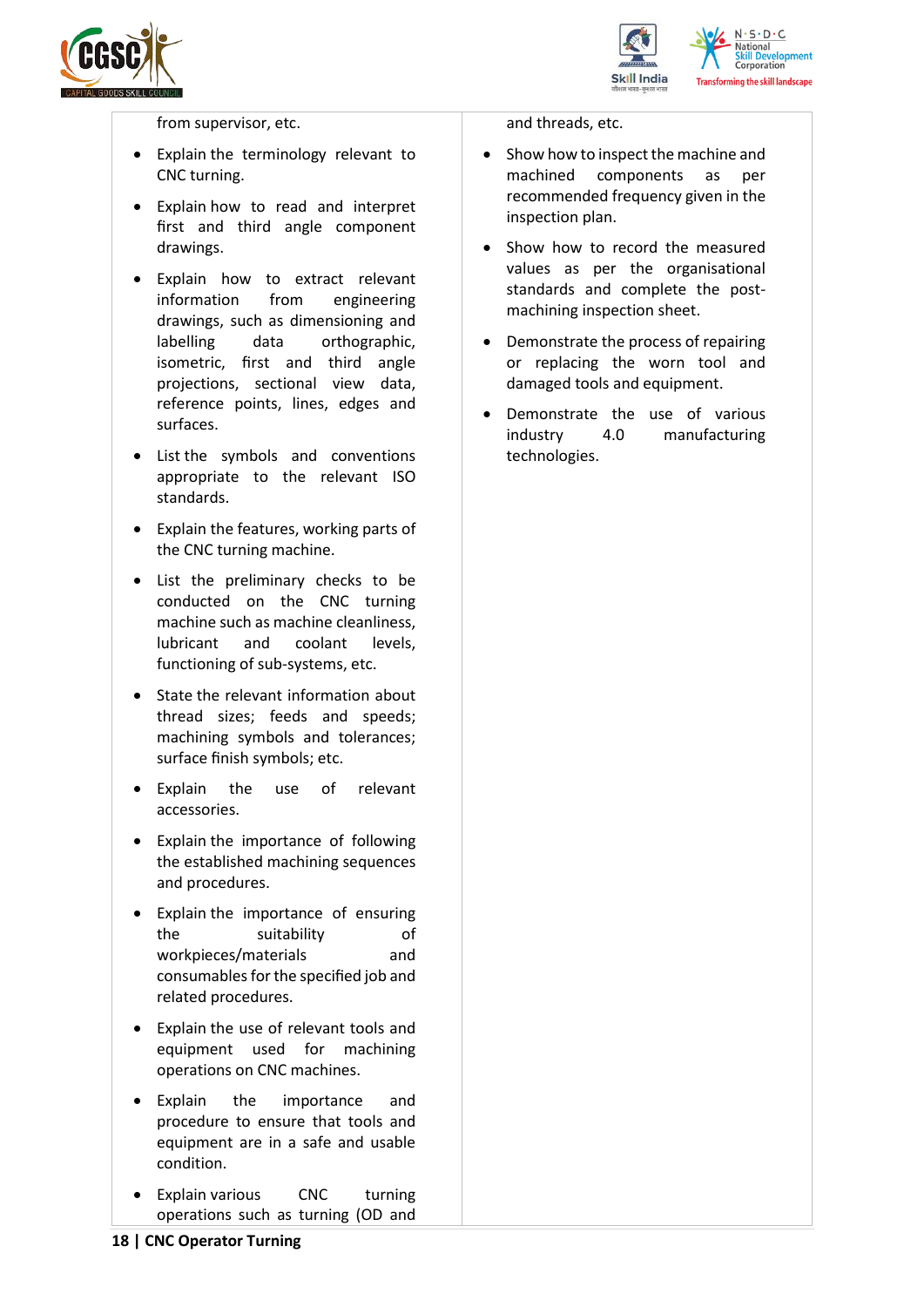



elopment

ID), facing, grooving (OD and ID), face grooving, thread cutting (OD and ID), drilling, boring and tapping.

- Describe the appropriate techniques and procedures for carrying out specific turning operations on a CNC lathe.
- Explain the importance of following the correct procedures according to the raw material and form of supply/shapes.
- List various error messages displayed on a CNC turning machine and the appropriate corrective action to be taken.
- Explain the importance of securing the workpieces/raw material correctly using the appropriate devices and mechanisms.
- Explain the importance of setting the work holding device according to the machine axis and reference points.
- List the implications of common problems encountered during CNC turning operations and how to resolve them.
- Describe the process of checking the machined components against the relevant quality standards, such as components free from false tool cuts, burrs and sharp edges; recommended dimensions and tolerances.
- List various ferrous and non-ferrous metals such as steel, stainless steel, cast iron, aluminium, aluminium alloys, copper and copper alloys machined using CNC turning machine and their machinability.
- Explain the metric systems of measurement.
- Explain the absolute and incremental systems of tool positioning and offsetting.
- Explain the relevance and effect of machine zero, workpiece zero, work offsets, tool offsets in the CNC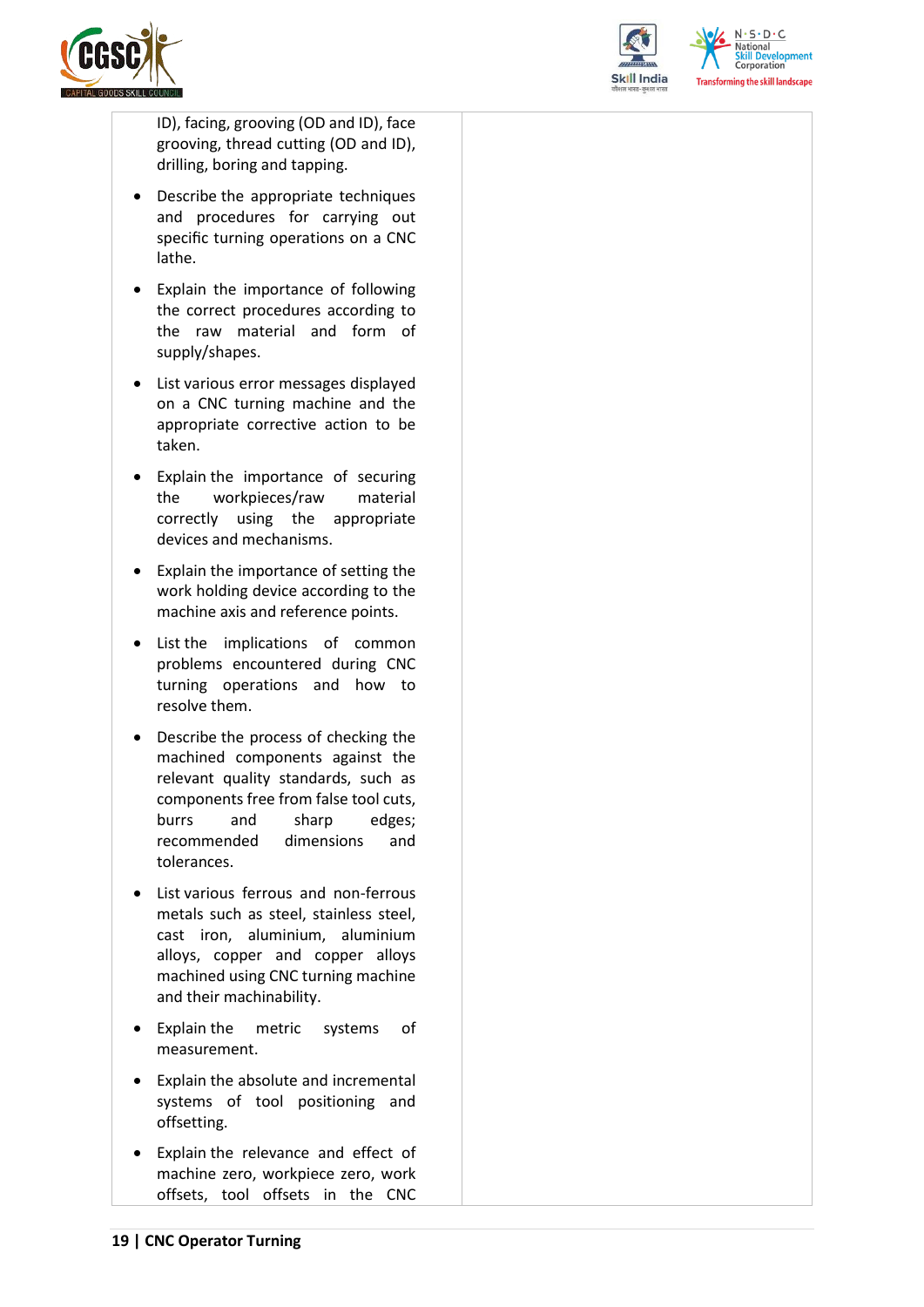



 $N \cdot S \cdot D \cdot C$ **National** relopment Corporation **Transforming the skill landscape** 

#### program.

- List the necessity and effects of not using tool nose radius compensation.
- Explain the use of High-speed steels, Tungsten carbide, Ceramic and Diamond indexable tips, and factors that determine their selection and use such as hardness, cutting characteristics, tolerances to be achieved, component surface finish, and component specifications.
- Explain the use of various work holding devices such as tailstock, steady rest, chucks with hard jaws, chucks with soft jaws, fixtures, drive centres, collet chucks, faceplates, magnetic/pneumatic devices, etc.
- Explain the 1st and 2nd setup operation.
- Explain how to decide holding length and jaw pressure setting.
- Explain the importance of conducting a cutting trial.
- Describe the process of conducting trial dry run and single block checks.
- Explain how to set cutting with offset adjustment.
- Explain the parameters to be checked before operating CNC turning machine in auto mode dimensions and surface finishes.
- Explain the importance of conducting periodic checks and maintenance on the machine such as replenishing the coolant; cleaning the machine; removing and disposing of swarf, etc.
- Explain the importance of calculating and adhering to the estimated production cost, machine hour rate, raw material cost, tool cost, coolant cost, overheads, cycle time, idle time, cost of machine idling, part rejection cost, etc.
- Describe the process of selecting the cutting tools.
- Describe the process of selecting the appropriate cutting tool catalogues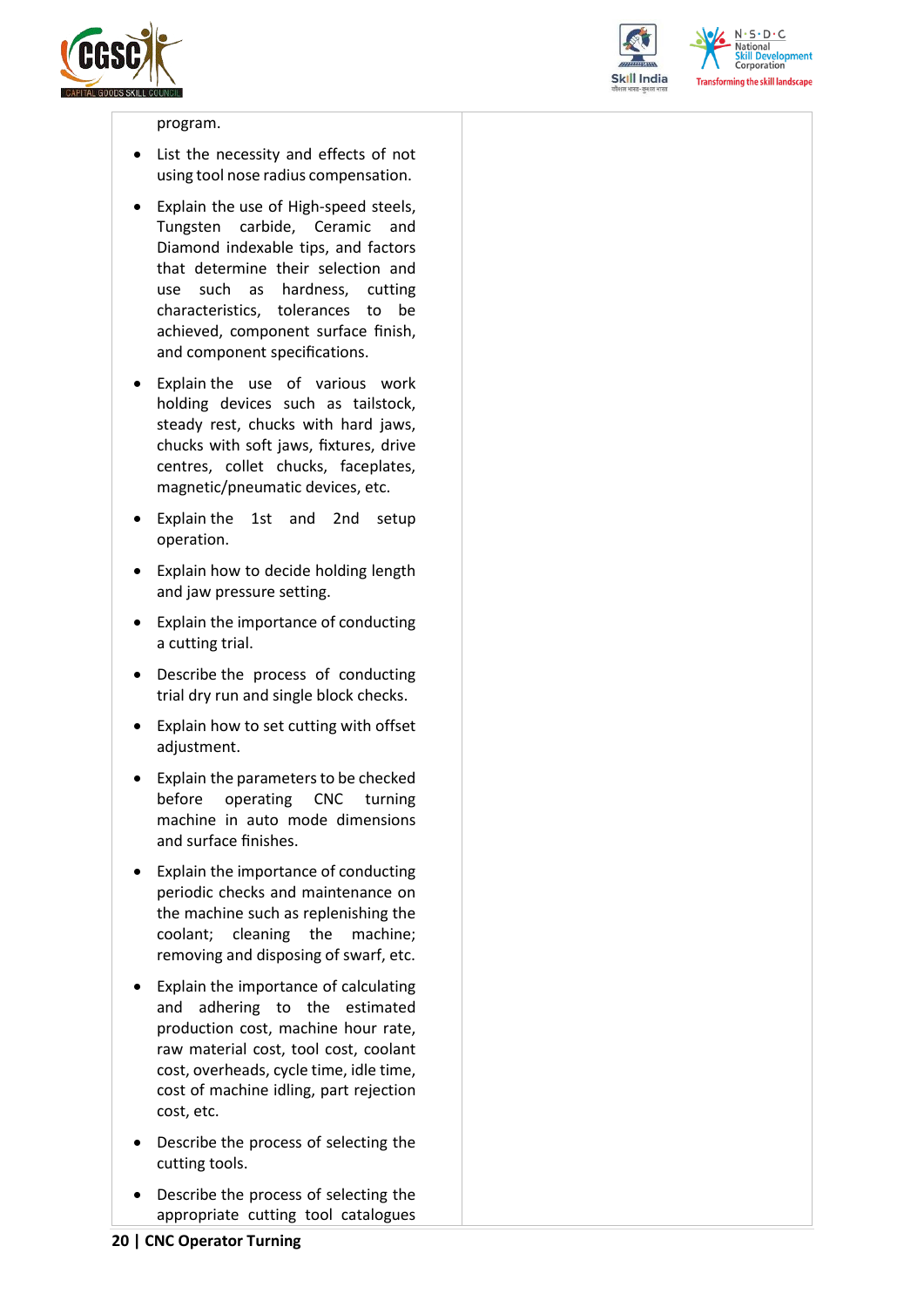



such as turning tool (OD and ID), grooving tool (OD and ID), parting tool, threading tool, form tools, centre drills, twist/insert drills and reamers.

- Explain the relationship between surface finish, tool nose radius and feed rate.
- List the factors that affect feed and speed, such as type and condition of material, work-holding method, tooling, tolerance and finish to be achieved.
- Explain the impact of depth of cut on chatter and surface finish.
- Explain the importance of leaving the work area and machine in a safe condition on the completion of daily activities.
- List the safe conditions to be ensured concerning the CNC machine.
- Explain the importance of complying with the applicable health, safety, environmental regulations.

#### **Classroom Aids**

Training Kit (Trainer Guide, Presentations). Whiteboard, Marker, Projector, Laptop

#### **Tools, Equipment and Other Requirements**

CNC Turning Machines (2- Axis CNC Lathe Machine), Cutting Tools Measuring Tools, Hand Tools, Power Tools, PPE, Drawing Tools, Drilling Machines, Cutting Machines, Hand Grinders, GD&T, Safety Glasses, Safety Shoes, Face Mask, Work Holding Devices, CNC Machine with all Accessories, Engineering Drawings, Sample Instruction Sheets, Sample Daily Check Sheet, Turning Tool, Threading Tool, Centre Drills, Threading Tools, Reamers, Vernier Caliper, Micrometer Screw Gauge, Depth Gauge, Work Holding Devices. Etc.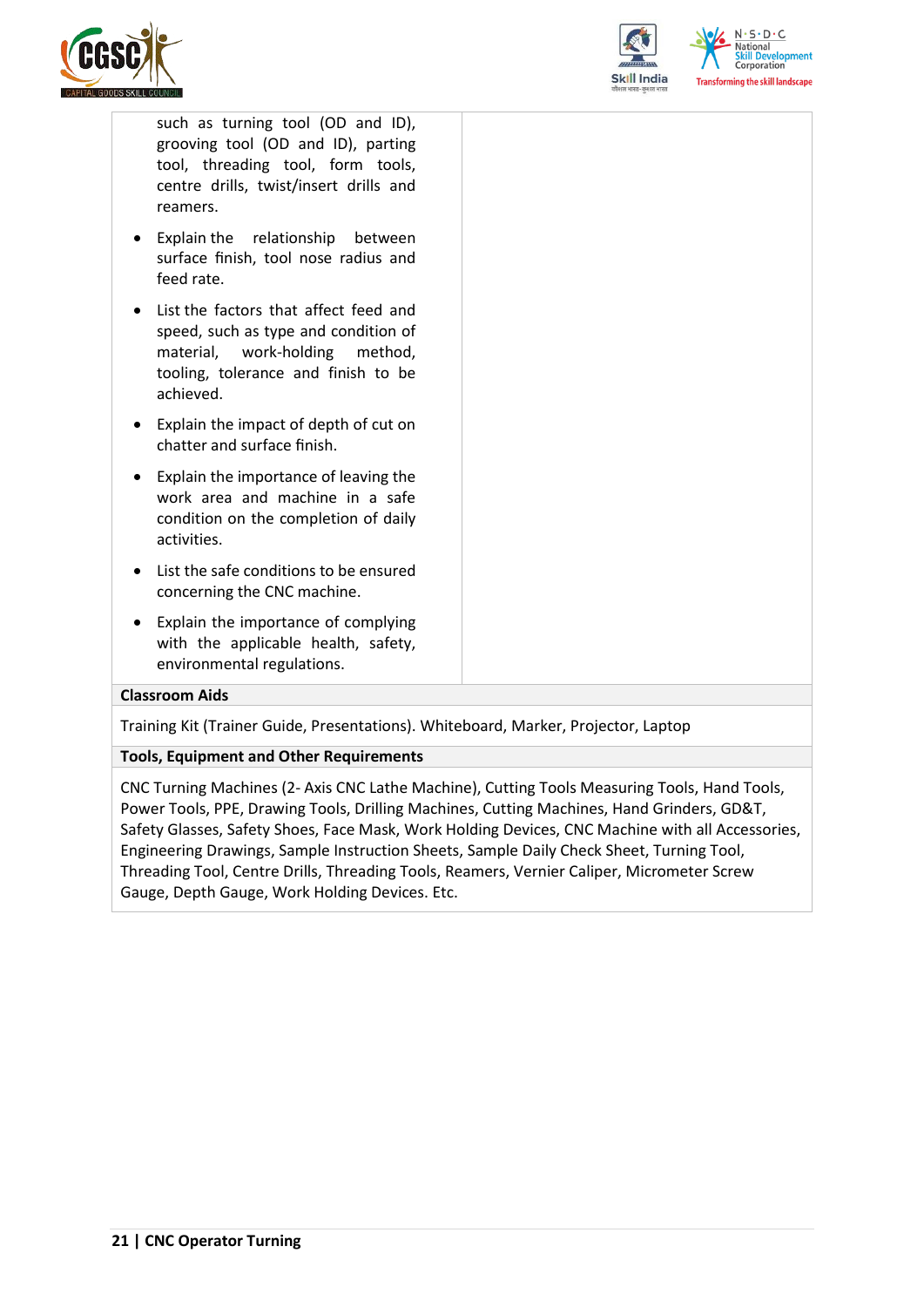



## **Annexure**

## <span id="page-21-1"></span><span id="page-21-0"></span>**Trainer Requirements**

| <b>Trainer Prerequisites</b>  |                |                                               |                                                            |                            |                       |                                                                           |  |
|-------------------------------|----------------|-----------------------------------------------|------------------------------------------------------------|----------------------------|-----------------------|---------------------------------------------------------------------------|--|
| Minimum<br><b>Educational</b> | Specialization | <b>Relevant Industry</b><br><b>Experience</b> |                                                            | <b>Training Experience</b> |                       | <b>Remarks</b>                                                            |  |
| Qualification                 |                | Years                                         | <b>Specialization</b>                                      | Years                      | <b>Specialization</b> |                                                                           |  |
| 10 <sup>th</sup> Class        | Class $10th$   | 4                                             | <b>CNC</b><br>Operator-<br>Vertical<br>Machining<br>Centre | 0                          |                       | Practical skills and<br>knowledge required<br>in the relevant job<br>role |  |
| ITI                           | ITI            | 4                                             | <b>CNC</b><br>Operator-<br>Vertical<br>Machining<br>Centre | 0                          |                       | Practical skills and<br>knowledge required<br>in the relevant job<br>role |  |

| <b>Trainer Certification</b>                                                                                            |                                                                                                                                                                                              |  |  |  |
|-------------------------------------------------------------------------------------------------------------------------|----------------------------------------------------------------------------------------------------------------------------------------------------------------------------------------------|--|--|--|
| <b>Domain Certification</b>                                                                                             | <b>Platform Certification</b>                                                                                                                                                                |  |  |  |
| Certified for Job Role: "CNC Operator Turning"<br>mapped to QP: "CSC/Q0115, v1.0". The minimum<br>accepted score is 80% | Recommended that the Trainer is certified for the<br>Job Role: "Trainer", mapped to the Qualification<br>Pack: "MEP/Q0102". The Minimum accepted as<br>per respective SSC guidelines is 80%. |  |  |  |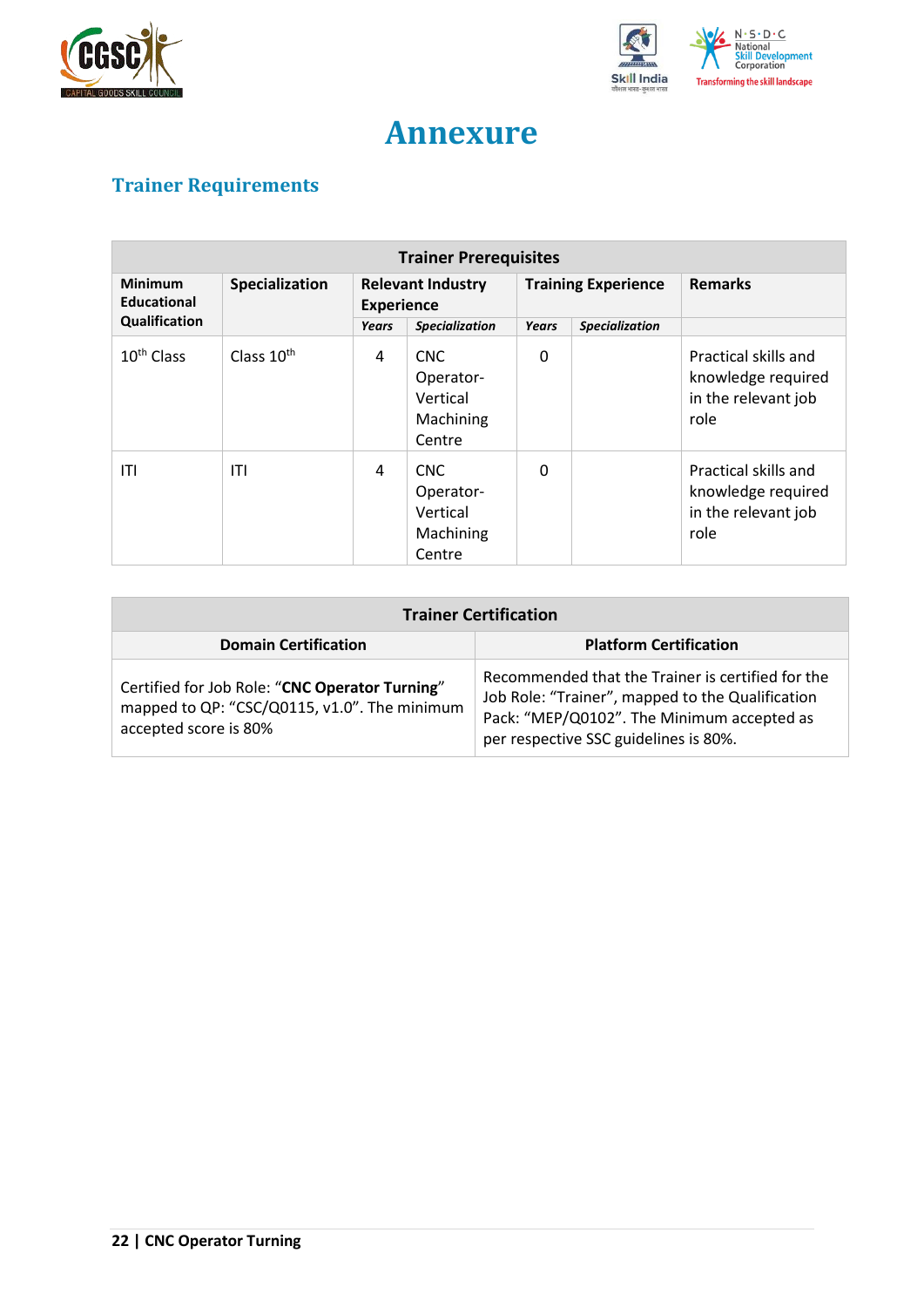



## <span id="page-22-0"></span>**Assessor Requirements**

| <b>Assessor Prerequisites</b>                         |                        |                                               |                                                             |                                                 |                       |                                                                                        |  |
|-------------------------------------------------------|------------------------|-----------------------------------------------|-------------------------------------------------------------|-------------------------------------------------|-----------------------|----------------------------------------------------------------------------------------|--|
| <b>Minimum</b><br><b>Educational</b><br>Qualification | Specialization         | <b>Relevant Industry</b><br><b>Experience</b> |                                                             | <b>Training/Assessment</b><br><b>Experience</b> |                       | <b>Remarks</b>                                                                         |  |
|                                                       |                        | <b>Years</b>                                  | <b>Specialization</b>                                       | <b>Years</b>                                    | <b>Specialization</b> |                                                                                        |  |
| 10 <sup>th</sup> Class                                | Class 10 <sup>th</sup> | 4                                             | <b>CNC Operator-</b><br>Vertical<br><b>Machining Centre</b> | 0                                               |                       | Practical skills<br>and<br>knowledge<br>required in<br>the relevant<br>job role        |  |
| ITI                                                   | ITI                    | 4                                             | <b>CNC Operator-</b><br>Vertical<br><b>Machining Centre</b> | $\mathbf{0}$                                    |                       | <b>Practical skills</b><br>and<br>knowledge<br>required in<br>the relevant<br>job role |  |

| <b>Assessor Certification</b>                                                                                           |                                                                                                                                 |  |  |  |
|-------------------------------------------------------------------------------------------------------------------------|---------------------------------------------------------------------------------------------------------------------------------|--|--|--|
| <b>Domain Certification</b>                                                                                             | <b>Platform Certification</b>                                                                                                   |  |  |  |
| Certified for Job Role: "CNC Operator Turning"<br>mapped to QP: "CSC/Q0115, v1.0". The<br>minimum accepted score is 80% | Certified for the Job Role: "Assessor", mapped<br>to the Qualification Pack: "MEP/Q2701, v1.0", with a<br>minimum score of 80%. |  |  |  |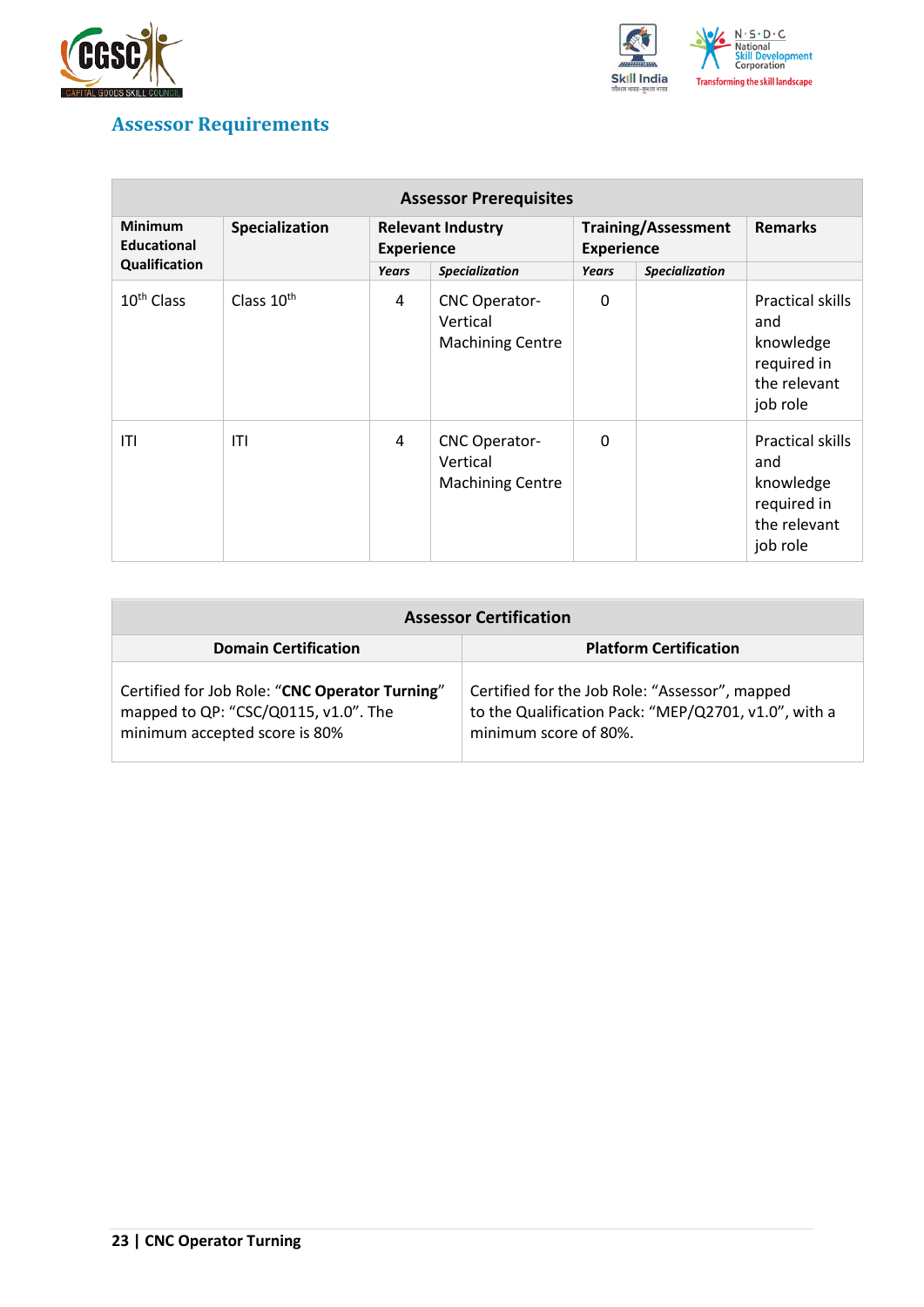



## <span id="page-23-0"></span>**Assessment Strategy**

- 1. Assessment System Overview:
	- Batches assigned to the assessment agencies for conducting the assessment on SDMS/SIP or email
	- Assessment agencies send the assessment confirmation to VTP/TC looping SSC
	- The assessment agency deploys the ToA certified Assessor for executing the assessment
	- SSC monitors the assessment process & records
- 2. Testing Environment

To ensure a conducive environment for conducting a test, the trainer will:

- Confirm that the centre is available at the same address as mentioned on SDMS or SIP
- Check the duration of the training.
- Check the Assessment Start and End time to be 10 a.m. and 5 p.m. respectively
- Ensure there are 2 Assessors if the batch size is more than 30.
- Check that the allotted time to the candidates to complete Theory & Practical Assessment is correct.
- Check the mode of assessment—Online (TAB/Computer) or Offline (OMR/PP).
- Confirm the number of TABs on the ground are correct to execute the Assessment smoothly.
- Check the availability of the Lab Equipment for the particular Job Role.
- 3. Assessment Quality Assurance levels / Framework:
	- Question papers created by the Subject Matter Experts (SME)
	- Question papers created by the SME verified by the other subject Matter Experts
	- Questions are mapped with NOS and PC
	- Question papers are prepared considering that levels 1 to 3 are for the unskilled & semiskilled individuals, and levels 4 and above are for the skilled, supervisor & higher management
	- The assessor must be ToA certified and the trainer must be ToT Certified
	- The assessment agency must follow the assessment guidelines to conduct the assessment
- 4. Types of evidence or evidence-gathering protocol:
	- Time-stamped & geotagged reporting of the assessor from assessment location
	- Centre photographs with signboards and scheme-specific branding
	- Biometric or manual attendance sheet (stamped by TP) of the trainees during the training period
	- Time-stamped & geotagged assessment (Theory + Viva + Practical) photographs & videos
- 5. Method of verification or validation:

To verify the details submitted by the training centre, the assessor will undertake:

- A surprise visit to the assessment location
- A random audit of the batch
- A random audit of any candidate
- 6. Method for assessment documentation, archiving, and access
	- To protect the assessment papers and information, the assessor will ensure:
		- Hard copies of the documents are stored
		- Soft copies of the documents & photographs of the assessment are uploaded/accessed from Cloud Storage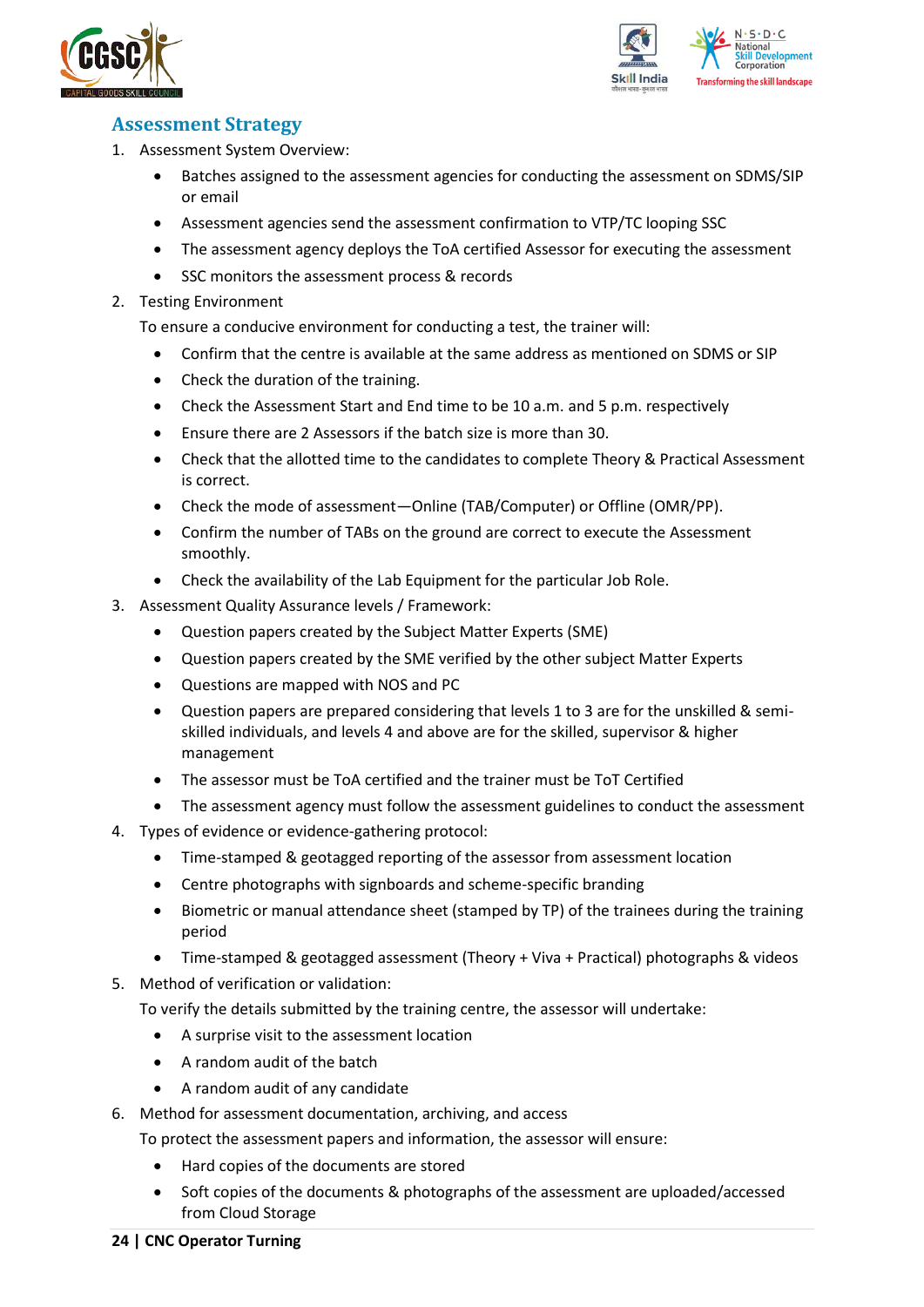



• Soft copies of the documents & photographs of the assessment are stored on the Hard drive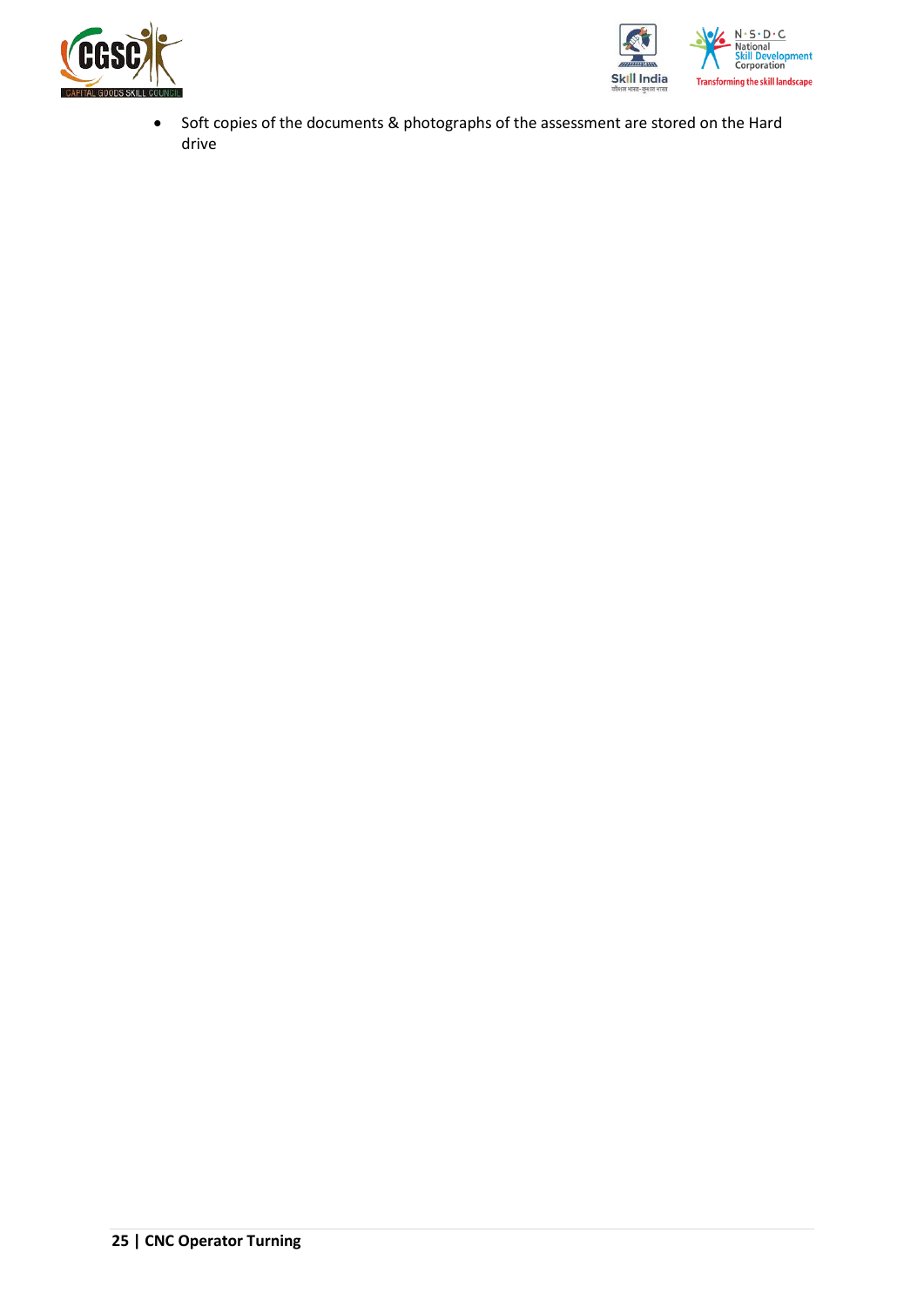

## <span id="page-25-0"></span>**References**



## <span id="page-25-1"></span>**Glossary**

| <b>Term</b>                  | <b>Description</b>                                                                                                                                                                                                                                                                                                                                |
|------------------------------|---------------------------------------------------------------------------------------------------------------------------------------------------------------------------------------------------------------------------------------------------------------------------------------------------------------------------------------------------|
| <b>Declarative knowledge</b> | Declarative knowledge refers to facts, concepts and principles that need to<br>be known and/or understood in order to accomplish a task or to solve a<br>problem.                                                                                                                                                                                 |
| <b>Key Learning</b>          | The key learning outcome is the statement of what a learner needs to know,<br>understand and be able to do in order to achieve the terminal outcomes. A<br>set of key learning outcomes will make up the training outcomes. Training<br>outcome is specified in terms of knowledge, understanding (theory) and<br>skills (practical application). |
| (M) TLO                      | On-the-job training (Mandatory); trainees are mandated to complete<br>specified hours of training on-site                                                                                                                                                                                                                                         |
| OJT (R)                      | On-the-job training (Recommended); trainees are recommended the<br>specified hours of training on-site                                                                                                                                                                                                                                            |
| <b>Procedural Knowledge</b>  | Procedural knowledge addresses how to do something, or how to perform a                                                                                                                                                                                                                                                                           |
| <b>Training Outcome</b>      | Training outcome is a statement of what a learner will know, understand<br>and be able to do upon the completion of the training.                                                                                                                                                                                                                 |
| <b>Terminal Outcome</b>      | The terminal outcome is a statement of what a learner will know,<br>understand and be able to do upon the completion of a module. A set of<br>terminal outcomes help to achieve the training outcome.                                                                                                                                             |